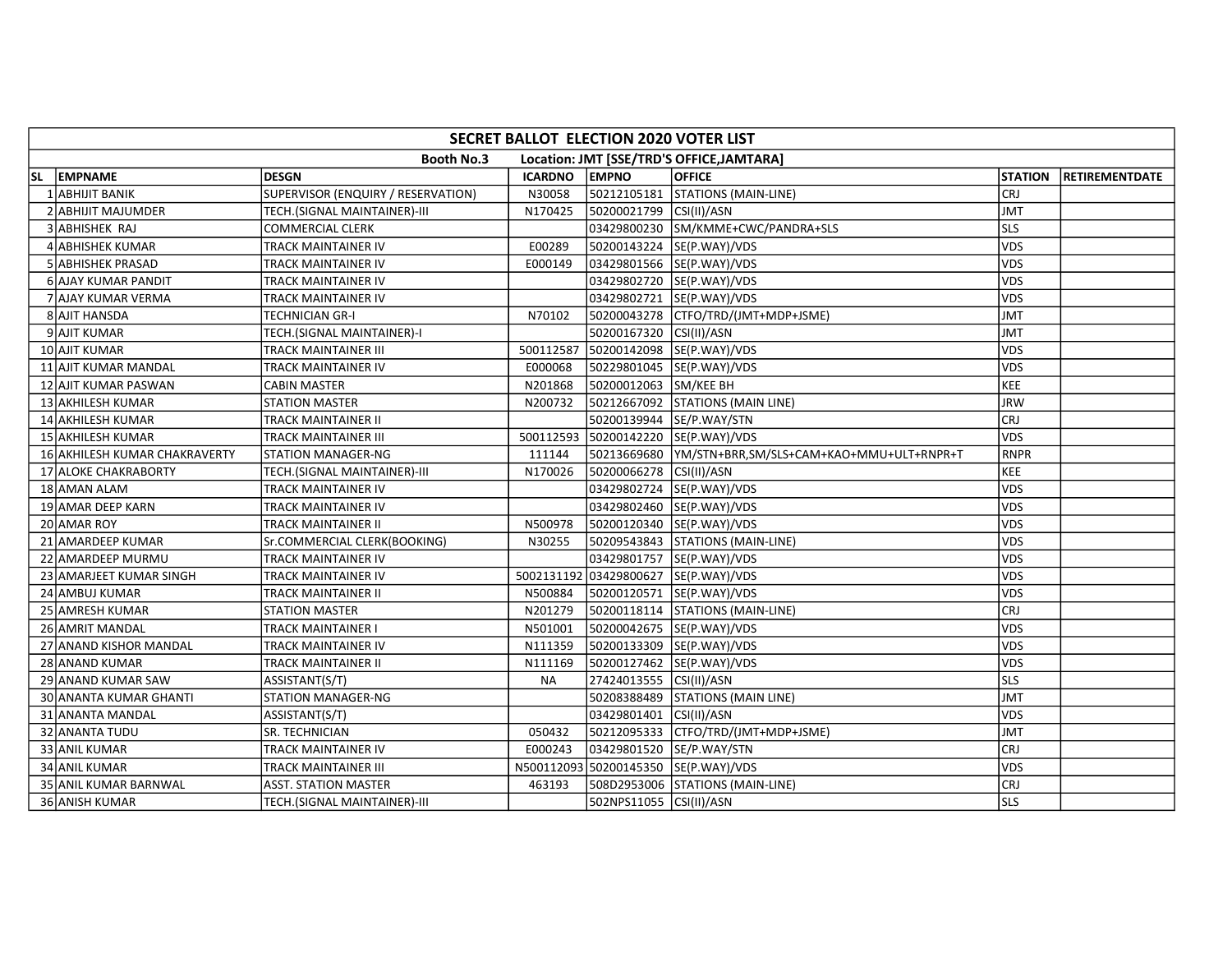|     | SECRET BALLOT ELECTION 2020 VOTER LIST |                                    |                |                                     |                                           |                |                |  |  |  |  |  |
|-----|----------------------------------------|------------------------------------|----------------|-------------------------------------|-------------------------------------------|----------------|----------------|--|--|--|--|--|
|     |                                        | Booth No.3                         |                |                                     | Location: JMT [SSE/TRD'S OFFICE, JAMTARA] |                |                |  |  |  |  |  |
| SL. | EMPNAME                                | <b>DESGN</b>                       | <b>ICARDNO</b> | <b>EMPNO</b>                        | <b>OFFICE</b>                             | <b>STATION</b> | RETIREMENTDATE |  |  |  |  |  |
|     | 37 ANKIT KUMAR                         | PORTER (COMMERCIAL)                |                |                                     | 50200405618 STATIONS (MAIN LINE)          | <b>MNC</b>     |                |  |  |  |  |  |
|     | 38 ANSHU KUMAR PAPPU                   | PORTER(TRANSPORTATION)             | T00188         |                                     | 50200408264 STATIONS (MAIN-LINE)          | <b>CRJ</b>     |                |  |  |  |  |  |
|     | 39 ANUP KUMAR DEY                      | TRACK MAINTAINER II                | 072282         |                                     | 50212134340 SE/P.WAY/STN                  | RNPR           |                |  |  |  |  |  |
|     | 40 ANURAG KUMAR                        | <b>ENQUIRY/RESERVATION CLERK</b>   |                |                                     | 50210016338 STATIONS (MAIN-LINE)          | <b>CRJ</b>     |                |  |  |  |  |  |
|     | 41 ARBIND KUMAR                        | TRACK MAINTAINER IV                | 0010-BG        |                                     | 12201549339 SE/P.WAY/STN                  | <b>SLS</b>     |                |  |  |  |  |  |
|     | 42 ARBIND KUMAR SINGH                  | CHIEF COMMERCIAL CLERK             | 068            |                                     | 50204593900 STATIONS (MAIN LINE)          | <b>JMT</b>     |                |  |  |  |  |  |
|     | 43 ARBIND KUMAR SINGH                  | TRACK MAINTAINER II                | N111157        |                                     | 50200120546 SE(P.WAY)/VDS                 | <b>VDS</b>     |                |  |  |  |  |  |
|     | 44 ARCHANA KUMARI SINHA                | <b>TRACKMAN</b>                    | E00367         |                                     | 03429800507 SE/P.WAY/STN                  | <b>CRJ</b>     |                |  |  |  |  |  |
|     | 45 JARGHA CHATTOPADHYAY                | TECH.(T.W. DRIVER)-I(RUNNING)      | N70156         |                                     | 50212116324  TW/DRVR/ASN+BRR+JSME+MDP+JMT | <b>JMT</b>     |                |  |  |  |  |  |
|     | 46 ARJUN KUMAR                         | <b>TRACK MAINTAINER III</b>        |                | N500130353 50200157193 SE/P.WAY/STN |                                           | CRJ            |                |  |  |  |  |  |
|     | 47 ARUN SINGH SARDAR                   | <b>HELPER</b>                      | 70330          |                                     | 03429800990 CTFO/TRD/(JMT+MDP+JSME)       | <b>JMT</b>     |                |  |  |  |  |  |
|     | 48 ARUN KUMAR                          | PORTER(TRANSPORTATION)             | 110477         |                                     | 50200183258 STATIONS (MAIN-LINE)          | CRJ            |                |  |  |  |  |  |
|     | 49 ARUN KUMAR                          | TRACK MAINTAINER III               | N500983        |                                     | 50200120601 SE(P.WAY)/VDS                 | <b>VDS</b>     |                |  |  |  |  |  |
|     | 50 ARUN KUMAR DAS                      | TRACK MAINTAINER IV                |                |                                     | 27315419319 SE/P.WAY/STN                  | <b>CRJ</b>     |                |  |  |  |  |  |
|     | 51 ARUN KUMAR LAL                      | COMMERCIAL CLERK                   | N201317        |                                     | 50200127103 STATIONS (MAIN-LINE)          | <b>VDS</b>     |                |  |  |  |  |  |
|     | 52 ARUN KUMAR MANDAL                   | TRACK MAINTAINER II                | N501000        |                                     | 50200126020 SE(P.WAY)/VDS                 | <b>VDS</b>     |                |  |  |  |  |  |
|     | 53 ARUN KUMAR YADAV                    | TRACK MAINTAINER III               |                |                                     | N500130885 50200154969 SE/P.WAY/STN       | CRJ            |                |  |  |  |  |  |
|     | 54 ARUN MANDAL                         | TRACK MAINTAINER III               |                |                                     | N500130290 50200167265 SE(P.WAY)/VDS      | <b>VDS</b>     |                |  |  |  |  |  |
|     | 55 ARUN MONDAL                         | TRACK MAINTAINER I                 | 073247         |                                     | 50212046127  SE(P.WAY)/VDS                | <b>VDS</b>     |                |  |  |  |  |  |
|     | 56 ARVIND KUMAR                        | TRACK MAINTAINER III               |                | 500112606 50200142207               | SE(P.WAY)/VDS                             | <b>VDS</b>     |                |  |  |  |  |  |
|     | 57 ARVIND KUMAR SINGH                  | CHIEF COMMERCIAL CLERK             | N30142         |                                     | 50200034873 STATIONS (MAIN LINE)          | JMT            |                |  |  |  |  |  |
|     | 58 ASH NARAYAN SINGH                   | SUPERVISOR (ENQUIRY / RESERVATION) | N30085         |                                     | 50204722711 STATIONS (MAIN-LINE)          | <b>CRJ</b>     |                |  |  |  |  |  |
|     | 59 ASHESHWAR KUMAR                     | TRACK MAINTAINER IV                | E000071        |                                     | 03429800928 SE(P.WAY)/VDS                 | <b>VDS</b>     |                |  |  |  |  |  |
|     | 60 ASHIS HEMBRAM                       | TRACK MAINTAINER II                |                |                                     | N500112100 50200136864 SE/P.WAY/STN       | CRJ            |                |  |  |  |  |  |
|     | 61 ASHIS KUMAR NONIA                   | TRACK MAINTAINER III               |                |                                     | 27621003544 SE/P.WAY/STN                  | lsls           |                |  |  |  |  |  |
|     | 62 ASHISH KUMAR SAH                    | POINTSMAN-B                        |                | 03429802776 SM/KEE BH               |                                           | <b>VDS</b>     |                |  |  |  |  |  |
|     | 63 ASHOK KEWAT                         | TECH.(TRD)-III                     | N70064         |                                     | 50200031665 CTFO/TRD/(JMT+MDP+JSME)       | JMT            |                |  |  |  |  |  |
|     | 64 ASHOK KUMAR MAHATO                  | Sr.COMMERCIAL CLERK                |                | 50200406817                         | STATIONS (MAIN-LINE)                      | CRJ            |                |  |  |  |  |  |
|     | 65 ASHOK KUMAR SHARMA                  | <b>STATION MANAGER-NG</b>          | 113446         | 50212106677                         | <b>STATIONS (MAIN LINE)</b>               | JMT            |                |  |  |  |  |  |
|     | 66 ASHUTOSH RANJAN                     | SENIOR SECTION ENGINEER(P.WAY)     | E00373         |                                     | 50200154623 SE(P.WAY)/VDS                 | <b>VDS</b>     |                |  |  |  |  |  |
|     | 67 ASHWANI KUMAR                       | <b>TRACK MAINTAINER IV</b>         |                |                                     | 03429803005 SE(P.WAY)/VDS                 | <b>VDS</b>     |                |  |  |  |  |  |
|     | 68 ASTIK KUMAR BANERJEE                | <b>GATEKEEPER (TRANSPORT)</b>      | 110942         |                                     |                                           | <b>SLS</b>     |                |  |  |  |  |  |
|     | 69 AVINASH HEMBROM                     | <b>COMMERCIAL CLERK</b>            |                | 15412040211                         | STATIONS (MAIN-LINE)                      | <b>VDS</b>     |                |  |  |  |  |  |
|     | 70 AWADHESH KUMAR                      | TRACK MAINTAINER III               |                |                                     | 500112600 50200142244 SE(P.WAY)/VDS       | <b>VDS</b>     |                |  |  |  |  |  |
|     | 71 AYODHYA SINGH                       | TRACK MAINTAINER II                | N501009        |                                     | 50200120480 SE(P.WAY)/VDS                 | <b>VDS</b>     |                |  |  |  |  |  |
|     | 72 BABU NATH KISKU                     | <b>TECHNICIAN III</b>              | 050492         |                                     | 50212113542   CTFO/TRD/(JMT+MDP+JSME)     | JMT            |                |  |  |  |  |  |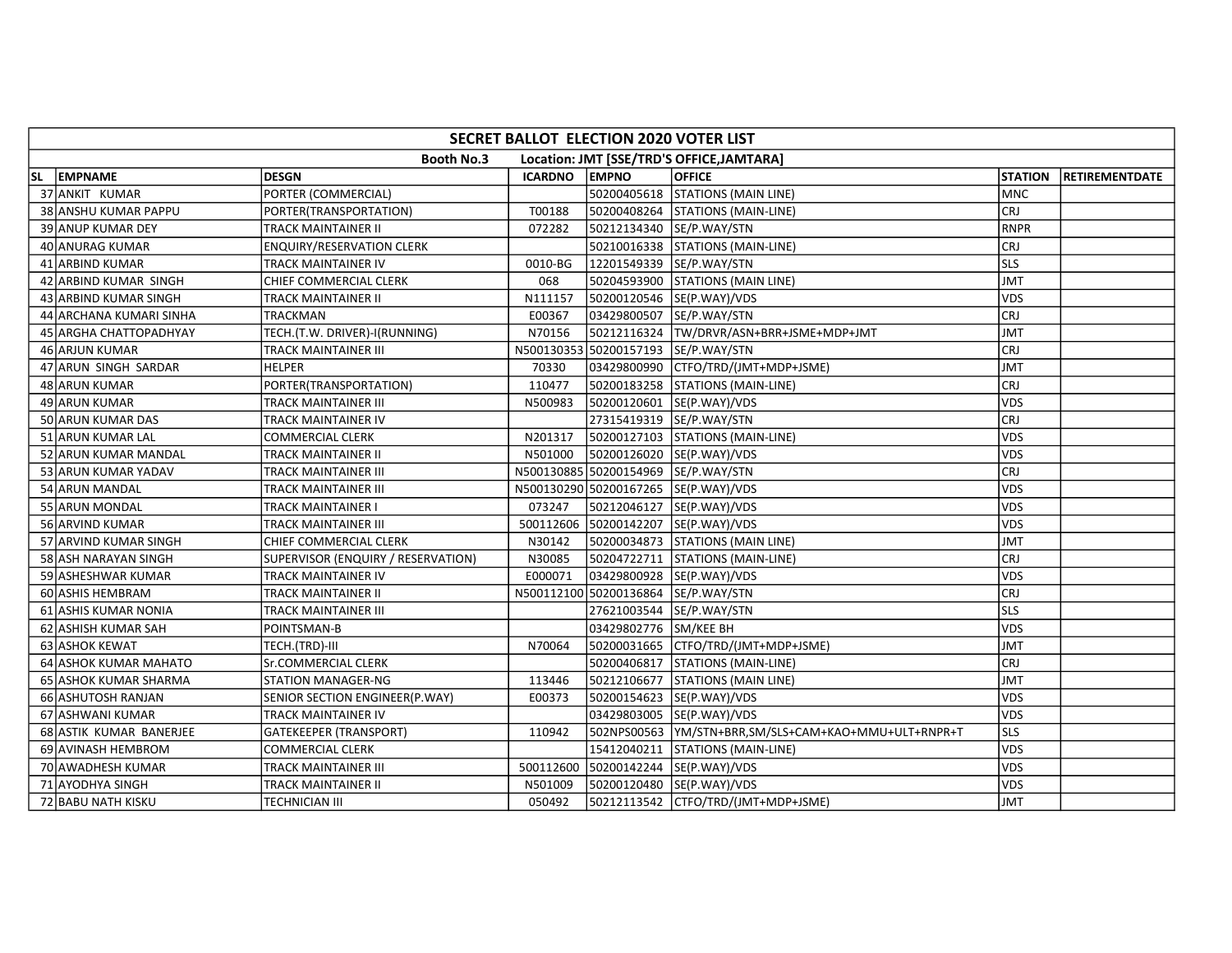|    | SECRET BALLOT ELECTION 2020 VOTER LIST |                                |                |              |                                                       |                |                       |  |  |  |  |  |
|----|----------------------------------------|--------------------------------|----------------|--------------|-------------------------------------------------------|----------------|-----------------------|--|--|--|--|--|
|    |                                        | <b>Booth No.3</b>              |                |              | Location: JMT [SSE/TRD'S OFFICE, JAMTARA]             |                |                       |  |  |  |  |  |
| SL | EMPNAME                                | <b>DESGN</b>                   | <b>ICARDNO</b> | <b>EMPNO</b> | <b>OFFICE</b>                                         | <b>STATION</b> | <b>RETIREMENTDATE</b> |  |  |  |  |  |
|    | 73 BABUJAN HANSDA                      | TECHNICIAN III                 | 050095         | 50212116555  | CTFO/TRD/(JMT+MDP+JSME)                               | <b>JMT</b>     |                       |  |  |  |  |  |
|    | 74 BADRI KUMAR MANDAL                  | TRACK MAINTAINER IV            | 500130711      |              | 50200405480 SE(P.WAY)/VDS                             | <b>VDS</b>     |                       |  |  |  |  |  |
|    | 75 BADRI NATH MONDAL                   | <b>HELPER</b>                  | N70104         |              | 50200109721 CTFO/TRD/(JMT+MDP+JSME)                   | <b>JMT</b>     |                       |  |  |  |  |  |
|    | 76 BAJRANGI KUMAR SHARMA               | <b>ASST. STATION MASTER</b>    |                |              | 27621006172 STATIONS (MAIN LINE)                      | <b>JMT</b>     |                       |  |  |  |  |  |
|    | 77 BALDEV MURMU                        | TRACK MAINTAINER IV            |                |              | 03229802543  SE/P.WAY/STN                             | <b>RNPR</b>    |                       |  |  |  |  |  |
|    | 78 BALMUKUND DAS                       | TRACK MAINTAINER IV            | <b>NA</b>      |              | 275N0005841  SE(P.WAY)/VDS                            | <b>VDS</b>     |                       |  |  |  |  |  |
|    | 79 BANARSI KUMAR                       | TRACK MAINTAINER IV            |                |              | 03429802715  SE(P.WAY)/VDS                            | <b>VDS</b>     |                       |  |  |  |  |  |
|    | 80 BARUN MODI                          | TRACK MAINTAINER II            | N500984        |              | 50200121514  SE(P.WAY)/VDS                            | <b>VDS</b>     |                       |  |  |  |  |  |
|    | 81 BASUDEO HARI                        | <b>GATEKEEPER (TRANSPORT)</b>  | N201772        |              | 50200126950 STATIONS (MAIN LINE)                      | <b>JMT</b>     |                       |  |  |  |  |  |
|    | 82 BHAGIRATH REWANI                    | <b>STATION MASTER</b>          | 110587         |              | 50209410120  YM/STN+BRR,SM/SLS+CAM+KAO+MMU+ULT+RNPR+T | RNPR           |                       |  |  |  |  |  |
|    | 83 BHATAN PASWAN                       | <b>STATION MANAGER-NG</b>      | 112603         |              | 50212119775 STATIONS (MAIN-LINE)                      | <b>CRJ</b>     |                       |  |  |  |  |  |
|    | 84 BHAWESH KUMAR SINGH                 | ASST. STATION MASTER           |                |              | 27621006171 STATIONS (MAIN LINE)                      | <b>JMT</b>     |                       |  |  |  |  |  |
|    | 85 BHOLA PRASAD YADAV                  | TRACK MAINTAINER II            | N111171        | 50200126007  | SE(P.WAY)/VDS                                         | <b>VDS</b>     |                       |  |  |  |  |  |
|    | 86 BHUNESWAR GOPE                      | TECH.(SIGNAL MAINTAINER)-III   | 120965         | 50212077227  | CSI(II)/ASN                                           | <b>KEE</b>     |                       |  |  |  |  |  |
|    | 87 BHUNESWAR MANDAL                    | SENIOR SECTION ENGINEER(P.WAY) | E00433         | 50212097860  | SE(P.WAY)/VDS                                         | <b>VDS</b>     |                       |  |  |  |  |  |
|    | 88 BHUSHAN KUMAR CHOUDHARY             | TRACK MAINTAINER II            | N500994        |              | 50200120418  SE(P.WAY)/VDS                            | <b>VDS</b>     |                       |  |  |  |  |  |
|    | 89 BIBHUTI KUMAR                       | TRACK MAINTAINER IV            |                |              | 03429802459  SE(P.WAY)/VDS                            | <b>VDS</b>     |                       |  |  |  |  |  |
|    | 90 BIDHAN DAS                          | PORTER(TRANSPORTATION)         | 110588         |              | 50200158252  YM/STN+BRR,SM/SLS+CAM+KAO+MMU+ULT+RNPR+T | <b>RNPR</b>    |                       |  |  |  |  |  |
|    | 91 BIJAY KUMAR SINGH                   | TRACK MAINTAINER II            | N500975        |              | 50200103846  SE(P.WAY)/VDS                            | <b>VDS</b>     |                       |  |  |  |  |  |
|    | 92 BIJAY MURMU                         | TRACK MAINTAINER II            | N111212        |              | 50200047193 SE/P.WAY/STN                              | <b>CRJ</b>     |                       |  |  |  |  |  |
|    | 93 BIKASH GHOSHAL                      | TRACK MAINTAINER III           |                |              | N500130886 50714107443 SE/P.WAY/STN                   | <b>RNPR</b>    |                       |  |  |  |  |  |
|    | 94 BIKI KUMAR PATEL                    | TRACK MAINTAINER IV            |                |              | 03429802545 SE/P.WAY/STN                              | <b>CRJ</b>     |                       |  |  |  |  |  |
|    | 95 BIMAL KUMAR SOREN                   | TRACK MAINTAINER IV            |                |              | 03229802356 SE(P.WAY)/VDS                             | <b>VDS</b>     |                       |  |  |  |  |  |
|    | 96 BIMLESH KUMAR                       | TRACK MAINTAINER III           |                |              | ASN/000791 50412021945 SE(P.WAY)/VDS                  | <b>VDS</b>     |                       |  |  |  |  |  |
|    | 97 BINA KUMARI HELA                    | STATION MASTER                 | 110472         |              | 50200173885   STATIONS (MAIN-LINE)                    | <b>CRJ</b>     |                       |  |  |  |  |  |
|    | 98 BINAY KUMAR                         | TRACK MAINTAINER IV            |                |              | N500130285 50200142177 SE(P.WAY)/VDS                  | <b>VDS</b>     |                       |  |  |  |  |  |
|    | 99 BINOD KUMAR                         | TRACK MAINTAINER II            | N500981        |              | 50200120595 SE(P.WAY)/VDS                             | <b>VDS</b>     |                       |  |  |  |  |  |
|    | 100 BINOD KUMAR MANDAL                 | TRACK MAINTAINER III           |                |              | N500130517 50200166789 SE/P.WAY/STN                   | <b>RNPR</b>    |                       |  |  |  |  |  |
|    | 101 BINOD KUMAR MANDAL                 | TRACK MAINTAINER IV            |                |              | N500111374 50200133899 SE(P.WAY)/VDS                  | <b>VDS</b>     |                       |  |  |  |  |  |
|    | 102 BINOD MANDAL                       | TRACK MAINTAINER III           |                |              | N500112594 50200143339 SE(P.WAY)/VDS                  | VDS            |                       |  |  |  |  |  |
|    | 103 BINOD MARANDI                      | TRACK MAINTAINER IV            |                |              | 03429800171  SE(P.WAY)/VDS                            | <b>VDS</b>     |                       |  |  |  |  |  |
|    | 104 BINOD ROY                          | <b>SHUNT MAN</b>               | 111682         |              | 50212076351 STATIONS (MAIN LINE)                      | JMT            |                       |  |  |  |  |  |
|    | 105 BIPATI HEMBRAM                     | <b>STATION MASTER</b>          |                | 50200173691  | YM/STN+BRR,SM/SLS+CAM+KAO+MMU+ULT+RNPR+T              | <b>RNPR</b>    |                       |  |  |  |  |  |
|    | 106 BIPIN DUBEY                        | STATION MASTER                 |                | 50200138927  | STATIONS (MAIN-LINE)                                  | <b>VDS</b>     |                       |  |  |  |  |  |
|    | 107 BIPLAB RANA                        | TRACK MAINTAINER IV            |                |              | 03429802719  SE(P.WAY)/VDS                            | <b>VDS</b>     |                       |  |  |  |  |  |
|    | 108 BIPLOVE HEMBROM                    | TRACK MAINTAINER IV            |                |              | 50200410885 SE/P.WAY/STN                              | <b>RNPR</b>    |                       |  |  |  |  |  |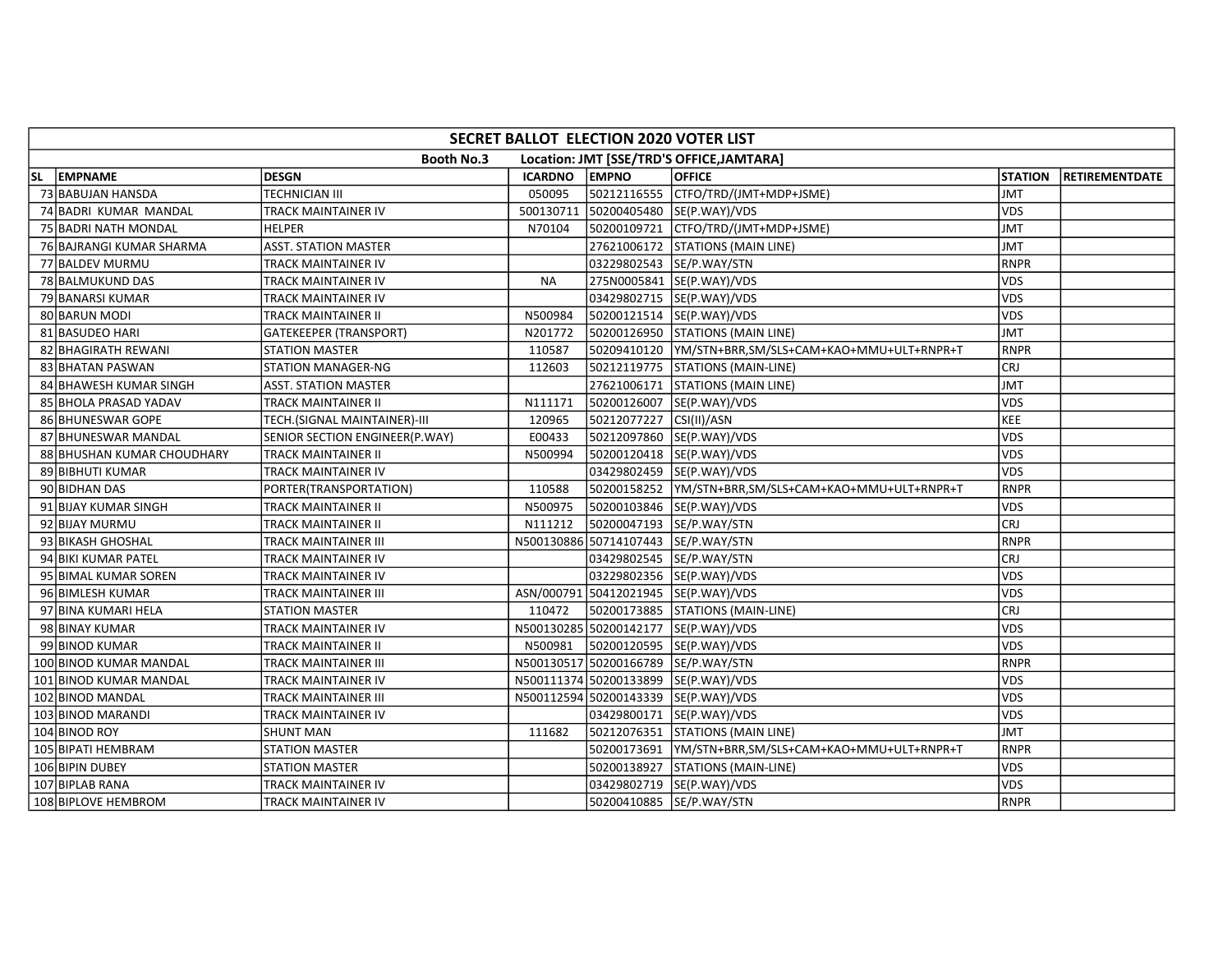| SECRET BALLOT ELECTION 2020 VOTER LIST |                               |                |                           |                                                       |                |                       |  |  |  |  |  |
|----------------------------------------|-------------------------------|----------------|---------------------------|-------------------------------------------------------|----------------|-----------------------|--|--|--|--|--|
|                                        | <b>Booth No.3</b>             |                |                           | Location: JMT [SSE/TRD'S OFFICE, JAMTARA]             |                |                       |  |  |  |  |  |
| SL EMPNAME                             | <b>DESGN</b>                  | <b>ICARDNO</b> | <b>EMPNO</b>              | <b>OFFICE</b>                                         | <b>STATION</b> | <b>RETIREMENTDATE</b> |  |  |  |  |  |
| 109 BIRENDRA KUMAR                     | <b>GATEKEEPER (TRANSPORT)</b> | N201275        |                           | 50200127565 STATIONS (MAIN-LINE)                      | <b>CRJ</b>     |                       |  |  |  |  |  |
| 110 BIRENDRA PASWAN                    | <b>TRACK MAINTAINER III</b>   |                |                           | 500112605 50200142190 SE(P.WAY)/VDS                   | <b>VDS</b>     |                       |  |  |  |  |  |
| 111 BIROJ MANDAL                       | <b>KHALASI HELPER</b>         | 80590          |                           | 03429800039  EF/ASN(CRJ+KPK+MMU+UDL+ASN)              | <b>JMT</b>     |                       |  |  |  |  |  |
| 112 BISHWAKARMA YADAV                  | TECH.(SIGNAL MAINTAINER)-I    | 121127         | 50212140685 CSI(II)/ASN   |                                                       | <b>RNPR</b>    |                       |  |  |  |  |  |
| 113 BRAJESH KUMAR                      | GATEKEEPER                    |                |                           | 50200148957 STATIONS (MAIN LINE)                      | JMT            |                       |  |  |  |  |  |
| 114 BUDHAN PANDIT                      | <b>GATEMAN (ENGG)</b>         | 112017         |                           | 50212125738 STATIONS (MAIN-LINE)                      | <b>VDS</b>     |                       |  |  |  |  |  |
| 115 BURA RAM BAURI                     | PORTER (COMMERCIAL)           | 112578         |                           | 50212140922  YM/STN+BRR,SM/SLS+CAM+KAO+MMU+ULT+RNPR+T | lsls           |                       |  |  |  |  |  |
| 116 CHANDAN HAZRA                      | <b>SAFAIWALA</b>              | N200743        |                           | 50200097986 STATIONS (MAIN-LINE)                      | <b>CRJ</b>     |                       |  |  |  |  |  |
| 117 CHANDAN KUMAR                      | <b>TRACK MAINTAINER IV</b>    |                | 03429802742 SE/P.WAY/STN  |                                                       | lsls           |                       |  |  |  |  |  |
| 118 CHANDAN KUMAR KUSHWAHA             | <b>TRACK MAINTAINER IV</b>    | E00288         |                           | 03429801548 SE(P.WAY)/VDS                             | <b>VDS</b>     |                       |  |  |  |  |  |
| 119 CHANDAN PRASAD                     | <b>TRACK MAINTAINER IV</b>    |                |                           | 15214080385 SE(P.WAY)/VDS                             | <b>JMT</b>     |                       |  |  |  |  |  |
| 120 CHANDAN SINGH                      | <b>SHUNT MAN</b>              | 110936         |                           |                                                       | lsls           |                       |  |  |  |  |  |
| 121 CHANDRA SHEKHAR PRASAD             | ASSISTANT(S/T)                | N170144        | 50212122889 CSI(II)/ASN   |                                                       | <b>JMT</b>     |                       |  |  |  |  |  |
| 122 CHANRIKA MANDAL                    | <b>TRACK MAINTAINER II</b>    | 073729         | 50212090608  SE/P.WAY/STN |                                                       | <b>CRJ</b>     |                       |  |  |  |  |  |
| 123 CHHOTE LAL MARANDI                 | <b>TRACK MAINTAINER III</b>   |                | 27223004998 SE/P.WAY/STN  |                                                       | CRJ            |                       |  |  |  |  |  |
| 124 CHITTARANJAN DAS                   | <b>GATEKEEPER (TRANSPORT)</b> | 110900         |                           |                                                       | <b>RNPR</b>    |                       |  |  |  |  |  |
| 125 CHURAMAN ROUTH                     | ASSISTANT(S/T)                | 121258         | 50212143807 CSI(II)/ASN   |                                                       | <b>JMT</b>     |                       |  |  |  |  |  |
| 126 CHURKI DEVI                        | JAMADAR                       | N110631        |                           | 502NPS05465 STATIONS (MAIN-LINE)                      | lcrj           |                       |  |  |  |  |  |
| 127 DAYA SHANKAR RAI                   | <b>GATEMAN (ENGG)</b>         |                |                           | ASN/000820 50200148842 STATIONS (MAIN-LINE)           | <b>VDS</b>     |                       |  |  |  |  |  |
| 128 DEBASHIS JOYSWAL                   | <b>STATION MANAGER-NG</b>     | N201688        | 50212106707               | YM/STN+BRR,SM/SLS+CAM+KAO+MMU+ULT+RNPR+T              | <b>SLS</b>     |                       |  |  |  |  |  |
| 129 DEBASISH PRAMANICK                 | <b>TRACK MAINTAINER IV</b>    | 500130601      |                           | 502NPS00032 SE(P.WAY)/VDS                             | VDS            |                       |  |  |  |  |  |
| 130 DEBJIT PAUL                        | TECH-I(ELECT)                 | N80033         |                           | 502A4763452 EF/ASN(CRJ+KPK+MMU+UDL+ASN)               | CRJ            |                       |  |  |  |  |  |
| 131 DEEPAK HANSDA                      | <b>TRACK MAINTAINER III</b>   | 000000000      |                           | 12221205978  SE(P.WAY)/VDS                            | <b>VDS</b>     |                       |  |  |  |  |  |
| 132 DEEPAK KUMAR                       | TRACK MAINTAINER I            |                |                           | 50200096313 SE(P.WAY)/VDS                             | VDS            |                       |  |  |  |  |  |
| 133 DEEPAK KUMAR                       | <b>TRACK MAINTAINER II</b>    | N500985        |                           | 50200120534 SE(P.WAY)/VDS                             | <b>VDS</b>     |                       |  |  |  |  |  |
| 134 DEVASHISH KUMAR ROY                | TRACK MAINTAINER IV           |                |                           | 03429802716 SE(P.WAY)/VDS                             | VDS            |                       |  |  |  |  |  |
| 135 DHANANJAY KUMAR                    | <b>STATION MASTER</b>         | N200754        |                           | 50200100821 STATIONS (MAIN-LINE)                      | lcrj           |                       |  |  |  |  |  |
| 136 DHANANJAY KUMAR SINGH              | <b>COMMERCIAL CLERK</b>       |                |                           | ASN/000804 50200148155 STATIONS (MAIN-LINE)           | <b>VDS</b>     |                       |  |  |  |  |  |
| 137 DHARMENDRA KUMAR                   | <b>TRACK MAINTAINER II</b>    | N111166        |                           | 50200127486 SE(P.WAY)/VDS                             | <b>VDS</b>     |                       |  |  |  |  |  |
| 138 DHARMENDRA PRAKASH                 | ASSISTANT(S/T)                |                | 50200143145 CSI(II)/ASN   |                                                       | <b>JMT</b>     |                       |  |  |  |  |  |
| 139 DHARMENDRA PRASAD                  | <b>STATION MASTER</b>         |                |                           | ASN/000798 00201987320 STATIONS (MAIN-LINE)           | <b>VDS</b>     |                       |  |  |  |  |  |
| 140 DHARMVEER KUMAR                    | <b>TRACK MAINTAINER II</b>    | N501004        |                           | 50200121575 SE(P.WAY)/VDS                             | <b>VDS</b>     |                       |  |  |  |  |  |
| 141 DHEERAJ KUMAR SAH                  | PORTER(TRANSPORTATION)        |                |                           | 50205636073  STATIONS (MAIN-LINE)                     | <b>CRJ</b>     |                       |  |  |  |  |  |
| 142 DHYAN PASWAN                       | TECH.(BLACK SMITH)-I          | N111675        | 50200087099 SE/P.WAY/STN  |                                                       | <b>CRJ</b>     |                       |  |  |  |  |  |
| 143 DILIP KUMAR                        | <b>TRACK MAINTAINER II</b>    | N500883        |                           | 50200120522 SE(P.WAY)/VDS                             | <b>VDS</b>     |                       |  |  |  |  |  |
| 144 DILIP KUMAR ROY                    | <b>TRACK MAINTAINER IV</b>    |                |                           | 500131413 03429800791 SE(P.WAY)/VDS                   | <b>VDS</b>     |                       |  |  |  |  |  |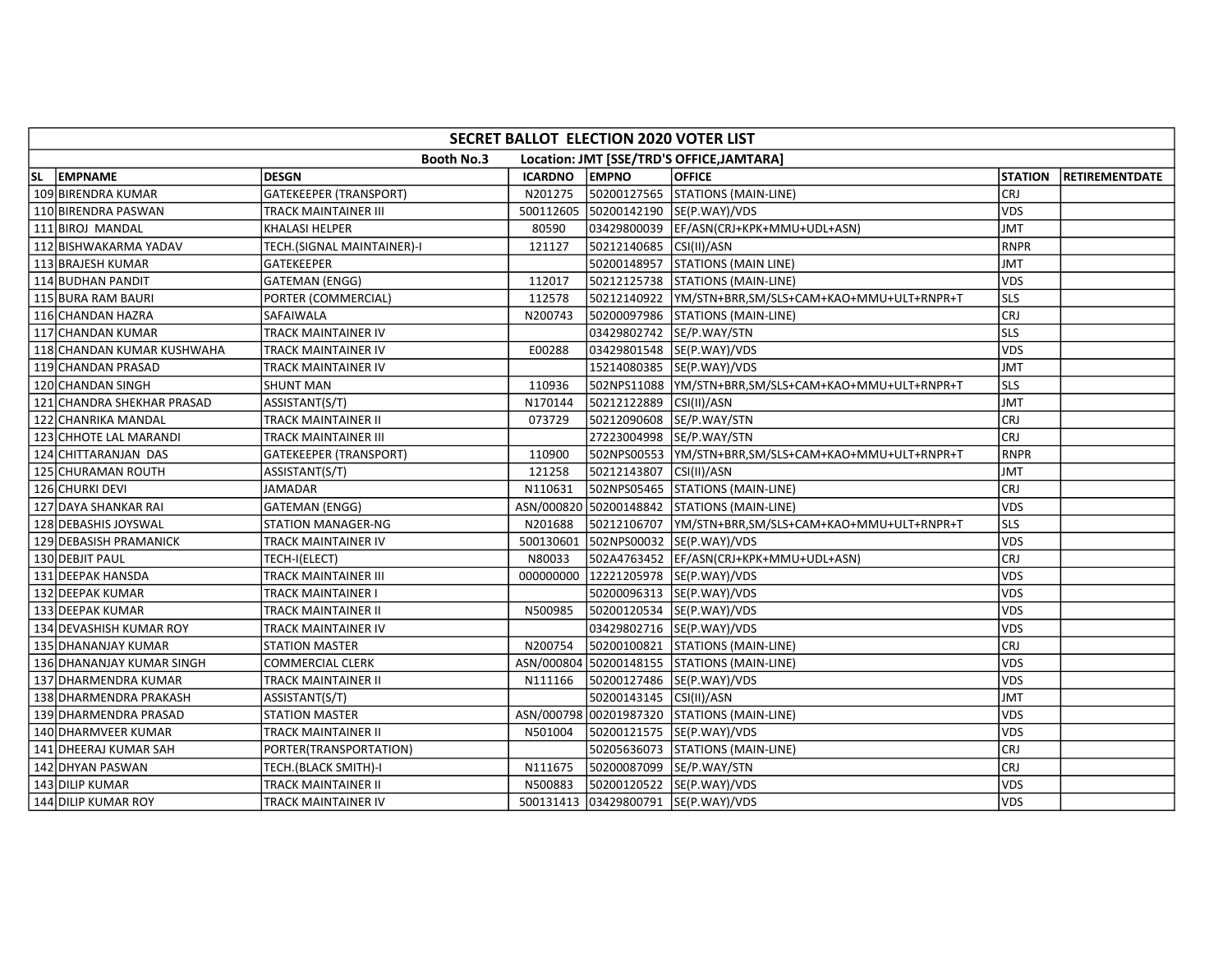| SECRET BALLOT ELECTION 2020 VOTER LIST                         |                                 |                |                                     |                                                       |                |                       |  |  |  |  |  |
|----------------------------------------------------------------|---------------------------------|----------------|-------------------------------------|-------------------------------------------------------|----------------|-----------------------|--|--|--|--|--|
| <b>Booth No.3</b><br>Location: JMT [SSE/TRD'S OFFICE, JAMTARA] |                                 |                |                                     |                                                       |                |                       |  |  |  |  |  |
| SL EMPNAME                                                     | <b>DESGN</b>                    | <b>ICARDNO</b> | <b>EMPNO</b>                        | <b>OFFICE</b>                                         | <b>STATION</b> | <b>RETIREMENTDATE</b> |  |  |  |  |  |
| 145 DILIP KUMAR SINGH                                          | CHIEF COMMERCIAL CLERK          | 030843         |                                     | 50209362400 SM/KMME+CWC/PANDRA+SLS                    | <b>SLS</b>     |                       |  |  |  |  |  |
| 146 DINABANDHU BOURI                                           | <b>GATEKEEPER (TRANSPORT)</b>   | 113007         |                                     | 50212110681  YM/STN+BRR,SM/SLS+CAM+KAO+MMU+ULT+RNPR+T | <b>RNPR</b>    |                       |  |  |  |  |  |
| 147 DINESH KUMAR MANDAL                                        | <b>TRACK MAINTAINER IV</b>      |                |                                     | 500130162 502NPS10927 SE(P.WAY)/VDS                   | <b>VDS</b>     |                       |  |  |  |  |  |
| 148 DINESH KUMAR MURMU                                         | STATION MANAGER-NG              |                |                                     |                                                       | RNPR           |                       |  |  |  |  |  |
| 149 DINESH KUMAR YADAV                                         | <b>PEON</b>                     |                |                                     | 50200046711 SE(P.WAY)/VDS                             | <b>VDS</b>     |                       |  |  |  |  |  |
| 150 DIPAK KUMAR BALO                                           | <b>TRACK MAINTAINER IV</b>      |                |                                     | 500131025 03429800531 SE(P.WAY)/VDS                   | <b>VDS</b>     |                       |  |  |  |  |  |
| 151 DIPAK KUMAR MAJI                                           | <b>TRACK MAINTAINER IV</b>      |                | 500131381 03429801008 SE/P.WAY/STN  |                                                       | <b>RNPR</b>    |                       |  |  |  |  |  |
| 152 DIPAK KUMAR RAWANI                                         | <b>STATION MASTER</b>           |                |                                     | 50200169377 STATIONS (MAIN LINE)                      | <b>JMT</b>     |                       |  |  |  |  |  |
| 153 DIPANKAR BISWAS                                            | <b>TRACK MAINTAINER IV</b>      |                |                                     | 500131024 03429800534 SE(P.WAY)/VDS                   | <b>VDS</b>     |                       |  |  |  |  |  |
| 154 DIYAN KUMAR MANDAL                                         | <b>TRACK MAINTAINER II</b>      | N111669        | 50200127942 SE/P.WAY/STN            |                                                       | CRJ            |                       |  |  |  |  |  |
| 155 DOYAL CHANDRA TUDU                                         | TECH.(TRD)-I                    | N70004         |                                     | 50200051720 CTFO/TRD/(JMT+MDP+JSME)                   | <b>JMT</b>     |                       |  |  |  |  |  |
| 156 DULARCHAND KUMAR                                           | <b>TRACK MAINTAINER III</b>     |                | N500130352 50200139907 SE/P.WAY/STN |                                                       | CRJ            |                       |  |  |  |  |  |
| 157 FARID ANSARI                                               | TRACK MAINTAINER IV             |                | 03429802406                         | SE/P.WAY/STN                                          | <b>CRJ</b>     |                       |  |  |  |  |  |
| 158 FRADY TUDU                                                 | Sr.COMMERCIAL CLERK             | 030055         | 50209360980                         | STATIONS (MAIN-LINE)                                  | <b>CRJ</b>     |                       |  |  |  |  |  |
| 159 GANGOO                                                     | <b>TRACK MAINTAINER II</b>      |                | 50212040484 SE/P.WAY/STN            |                                                       | <b>CRJ</b>     |                       |  |  |  |  |  |
| 160 GAURAB KUMAR                                               | STATION SUPDT.                  |                |                                     | 42605D00100 STATIONS (MAIN LINE)                      | <b>MNC</b>     |                       |  |  |  |  |  |
| 161 GAUTAM KUMAR                                               | <b>TRACK MAINTAINER II</b>      | N111380        |                                     | 50200130760 SE(P.WAY)/VDS                             | <b>VDS</b>     |                       |  |  |  |  |  |
| 162 GAYETRI DEVI                                               | SAFAIWALA                       | N200724        |                                     | 50200099181  YM/STN+BRR,SM/SLS+CAM+KAO+MMU+ULT+RNPR+T | <b>RNPR</b>    |                       |  |  |  |  |  |
| 163 GHANSHYAM GUPTA                                            | PORTER(TRANSPORTATION)          |                |                                     | 50205636085 STATIONS (MAIN-LINE)                      | CRJ            |                       |  |  |  |  |  |
| 164 GHANSHYAM PANDIT                                           | <b>TRACK MAINTAINER III</b>     | 500112440      |                                     | 50200146780 SE(P.WAY)/VDS                             | <b>VDS</b>     |                       |  |  |  |  |  |
| 165 GIRISH DAS                                                 | TECH.(SIGNAL MAINTAINER)-I      | <b>NA</b>      | 27621001685 CSI(II)/ASN             |                                                       | CRJ            |                       |  |  |  |  |  |
| 166 GOBINDO MONDOL                                             | <b>TRACK MAINTAINER IV</b>      | 500131021      |                                     | 03429800535 SE(P.WAY)/VDS                             | <b>VDS</b>     |                       |  |  |  |  |  |
| 167 GOBRDHAN MURMU                                             | <b>TECHNICIAN III</b>           | 060756         |                                     | 50212143844   EF/ASN(CRJ+KPK+MMU+UDL+ASN)             | <b>CRJ</b>     |                       |  |  |  |  |  |
| 168 GOLDEN RAJ                                                 | <b>TRACK MAINTAINER IV</b>      |                |                                     | 03429802722  SE(P.WAY)/VDS                            | <b>VDS</b>     |                       |  |  |  |  |  |
| 169 GOPAL SINGH                                                | <b>TRACK MAINTAINER IV</b>      |                |                                     | 03429802457 SE(P.WAY)/VDS                             | <b>VDS</b>     |                       |  |  |  |  |  |
| 170 GORELAL                                                    | <b>TRACK MAINTAINER I</b>       | N500976        |                                     | 50200083501 SE(P.WAY)/VDS                             | <b>VDS</b>     |                       |  |  |  |  |  |
| 171 GOUTAM HANSDA                                              | CHIEF COML. SUPERVISOR(BOOKING) | N30481         |                                     | 50212143923 STATIONS (MAIN LINE)                      | <b>JMT</b>     |                       |  |  |  |  |  |
| 172 GUJROO MONDAL                                              | <b>TECHNICIAN GR-I</b>          | 060703         |                                     | 50212122804   EF/ASN(CRJ+KPK+MMU+UDL+ASN)             | CRJ            |                       |  |  |  |  |  |
| 173 GULABCHAND KURMI                                           | <b>TRACK MAINTAINER II</b>      | N111161        |                                     | 50200084384 SE(P.WAY)/VDS                             | <b>VDS</b>     |                       |  |  |  |  |  |
| 174 GULZAR AHMED                                               | <b>TRACK MAINTAINER I</b>       | N500677        | 50200046668  SE/P.WAY/STN           |                                                       | lsls           |                       |  |  |  |  |  |
| 175 HAFIJA KHATUN                                              | <b>TRACK MAINTAINER IV</b>      | 500131460      | 50229800866 SE/P.WAY/STN            |                                                       | lsls           |                       |  |  |  |  |  |
| 176 HAKIMA KHATUN                                              | <b>TRACK MAINTAINER IV</b>      | 500131459      | 50229800865 SE/P.WAY/STN            |                                                       | <b>SLS</b>     |                       |  |  |  |  |  |
| 177 HARADHAN TUDU                                              | TRACK MAINTAINER IV             |                |                                     | 03529800653 SE(P.WAY)/VDS                             | VDS            |                       |  |  |  |  |  |
| 178 HARI LAL THAKUR                                            | COMMERCIAL SUPERVISOR (BOOKING) | 031199         | 50212079297                         | STATIONS (MAIN-LINE)                                  | <b>VDS</b>     |                       |  |  |  |  |  |
| 179 HARI BHAJAN ROY                                            | <b>TRACK MAINTAINER III</b>     |                | N500130330 502NPS00196 SE/P.WAY/STN |                                                       | RNPR           |                       |  |  |  |  |  |
| 180 HARI MANDAL                                                | <b>TRACK MAINTAINER I</b>       | 074767         | 50212096623  SE/P.WAY/STN           |                                                       | <b>CRJ</b>     |                       |  |  |  |  |  |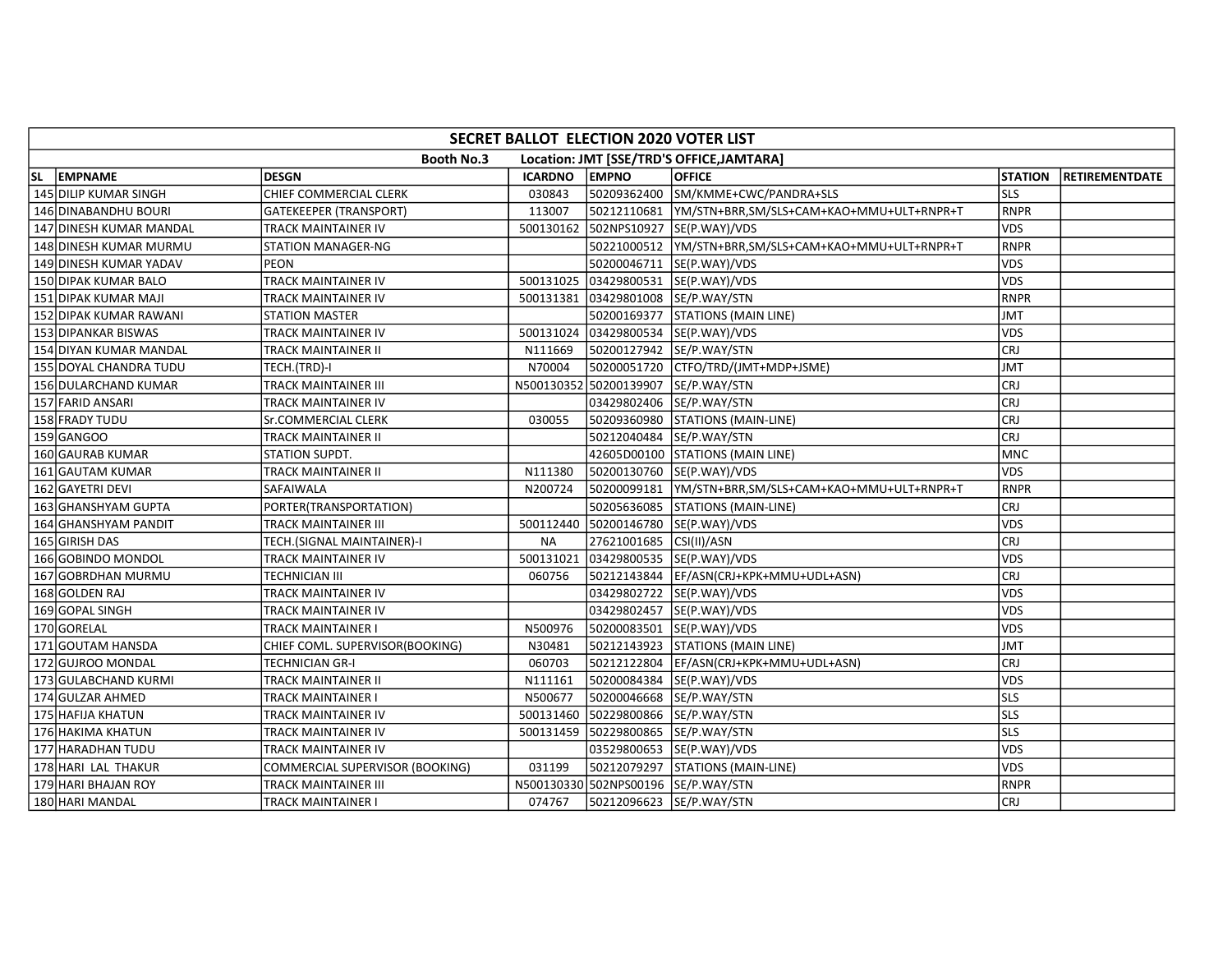| SECRET BALLOT ELECTION 2020 VOTER LIST                         |                               |                |                         |                                                         |                |                       |  |  |  |  |
|----------------------------------------------------------------|-------------------------------|----------------|-------------------------|---------------------------------------------------------|----------------|-----------------------|--|--|--|--|
| <b>Booth No.3</b><br>Location: JMT [SSE/TRD'S OFFICE, JAMTARA] |                               |                |                         |                                                         |                |                       |  |  |  |  |
| SL EMPNAME                                                     | <b>DESGN</b>                  | <b>ICARDNO</b> | <b>EMPNO</b>            | <b>OFFICE</b>                                           | <b>STATION</b> | <b>RETIREMENTDATE</b> |  |  |  |  |
| 181 HEMANT HANSDA                                              | TECH.(T.W. DRIVER)-I(RUNNING) | zz             |                         | 50212118928 TW/DRVR/ASN+BRR+JSME+MDP+JMT                | <b>JMT</b>     |                       |  |  |  |  |
| 182 HIMANSU DAS                                                | <b>TRACK MAINTAINER II</b>    | N501011        |                         | 50200120315 SE(P.WAY)/VDS                               | <b>VDS</b>     |                       |  |  |  |  |
| 183 IMRAN ANSARI                                               | PORTER (COMMERCIAL)           | N202028        |                         |                                                         | lsls           |                       |  |  |  |  |
| 184 JAKIR HUSSAIN                                              | TRACK MAINTAINER IV           | N111553        |                         | 50200041853 SE(P.WAY)/VDS                               | <b>VDS</b>     |                       |  |  |  |  |
| 185 JAMUNA MANDAL                                              | TRACK MAINTAINER III          | N111353        |                         | 50200132160  SE(P.WAY)/VDS                              | <b>VDS</b>     |                       |  |  |  |  |
| 186 JANMEJAY KUMAR                                             | <b>TRACK MAINTAINER II</b>    | N500982        |                         | 50200120479  SE(P.WAY)/VDS                              | <b>VDS</b>     |                       |  |  |  |  |
| 187 JANTA PRASAD                                               | <b>VALVE MAN</b>              | N40479         |                         | 50200095540 SE(WORKS)/STN                               | CRJ            |                       |  |  |  |  |
| 188 JAYANTA SAHA                                               | <b>OFFICE SUPERINTENDENT</b>  | 071768         |                         | 50212081504 SE(P.WAY)/VDS                               | lvds           |                       |  |  |  |  |
| 189 JEETENDRA KUMAR VERMA                                      | <b>STATION MANAGER-NG</b>     | N200886        |                         | 50200101102   YM/STN+BRR, SM/SLS+CAM+KAO+MMU+ULT+RNPR+T | <b>RNPR</b>    |                       |  |  |  |  |
| 190JJIBAN MARANDI                                              | TECH.(SIGNAL MAINTAINER)-I    | N170395        | 50200089266 CSI(II)/ASN |                                                         | MNC            |                       |  |  |  |  |
| 191 JITENDRA KUMAR                                             | <b>SHUNT MAN</b>              |                |                         | 03429800441 STATIONS (MAIN LINE)                        | JMT            |                       |  |  |  |  |
| 192 JITENDRA KUMAR DAS                                         | <b>TRACK MAINTAINER II</b>    |                |                         | 500112598 50200142189 SE(P.WAY)/VDS                     | <b>VDS</b>     |                       |  |  |  |  |
| 193 JITENDRA KUMAR SHAW                                        | TRACK MAINTAINER IV           |                |                         | 03229802141  SE/P.WAY/STN                               | <b>RNPR</b>    |                       |  |  |  |  |
| 194 JITU GUPTA                                                 | <b>WEIGH BRIDGE PORTER</b>    |                |                         | 03429802454 SM/KMME+CWC/PANDRA+SLS                      | <b>SLS</b>     |                       |  |  |  |  |
| 195 JOGENDRA KUMAR MANDAL                                      | <b>TRACK MAINTAINER II</b>    | N111883        |                         | 50200126032 SE(P.WAY)/VDS                               | <b>VDS</b>     |                       |  |  |  |  |
| 196 K. BHASKAR                                                 | Sr.TECH(FILTER OPERATOR)      | N80191         |                         | 50210604509 EF/ASN(CRJ+KPK+MMU+UDL+ASN)                 | <b>CRJ</b>     |                       |  |  |  |  |
| 197 KAILESWAR MONDAL                                           | TECH.(BLACK SMITH)-I          |                |                         | 50212046310 SE(P.WAY)/VDS                               | <b>VDS</b>     |                       |  |  |  |  |
| 198 KALYAN MAJUMDER                                            | DY.STATION MANAGER            | 112584         |                         |                                                         | <b>SLS</b>     |                       |  |  |  |  |
| 199 KAMDEO MAHATO                                              | TECH.(SIGNAL MAINTAINER)-I    | N170327        | 50212126159 CSI(II)/ASN |                                                         | <b>JRW</b>     |                       |  |  |  |  |
| 200 KAMDEO NAPIT                                               | <b>GATEMAN (ENGG)</b>         | N200450        | 50200063447             | STATIONS (MAIN-LINE)                                    | <b>VDS</b>     |                       |  |  |  |  |
| 201 KAMDEO RAWANI                                              | ASSISTANT(S/T)                | N170034        | 50200033893 CSI(II)/ASN |                                                         | <b>JRW</b>     |                       |  |  |  |  |
| 202 KAMDEW HEMBROM                                             | <b>TRACK MAINTAINER IV</b>    |                |                         | 03529800629 SE(P.WAY)/VDS                               | <b>VDS</b>     |                       |  |  |  |  |
| 203 KANHYA RAWANI                                              | TRACK MAINTAINER IV           |                |                         | 18329802061  SE/P.WAY/STN                               | <b>CRJ</b>     |                       |  |  |  |  |
| 204 KANTU PRASAD MAHATO                                        | ASSISTANT(S/T)                |                | 50212127966 CSI(II)/ASN |                                                         | lsls           |                       |  |  |  |  |
| 205 KARUNAMOY CHATTERJEE                                       | PORTER(TRANSPORTATION)        |                |                         |                                                         | <b>SLS</b>     |                       |  |  |  |  |
| 206 KAUSHIK KAMAL NIRALA                                       | <b>TRACK MAINTAINER II</b>    |                |                         | N500112129 50200140016 SE/P.WAY/STN                     | CRJ            |                       |  |  |  |  |
| 207 KEDAR PASWAN                                               | <b>TRACK MAINTAINER I</b>     | N111676        |                         | 50200087063 SE/P.WAY/STN                                | lcrj           |                       |  |  |  |  |
| 208 KETU GORAI                                                 | <b>SHUNT MAN</b>              | N200723        |                         | 50208362968 STATIONS (MAIN LINE)                        | <b>JMT</b>     |                       |  |  |  |  |
| 209 KINKOM RAM                                                 | <b>SHUNT MAN</b>              | N201235        |                         | 50212127589 STATIONS (MAIN LINE)                        | <b>JMT</b>     |                       |  |  |  |  |
| 210 KISUN MONDAL                                               | <b>TECHNICIAN III</b>         | 050269         |                         | 50212089102 CTFO/TRD/(JMT+MDP+JSME)                     | <b>JMT</b>     |                       |  |  |  |  |
| 211 KOKIL MANDAL                                               | TECH.(TRD)-III                | N70204         |                         | 50212113384 CTFO/TRD/(JMT+MDP+JSME)                     | JMT            |                       |  |  |  |  |
| 212 KRISHNA KUMAR PASWAN                                       | CHIEF COMMERCIAL CLERK        |                |                         | 50212143984 STATIONS (MAIN-LINE)                        | JMT            |                       |  |  |  |  |
| 213 KRISHNA RAM                                                | <b>TECHNICIAN III</b>         | 050488         | 50212047582             | CTFO/TRD/(JMT+MDP+JSME)                                 | JMT            |                       |  |  |  |  |
| 214 KSHITIJ KUMAR SAH                                          | <b>TRAINEES</b>               |                | 03429803057             | SE(P.WAY)/VDS                                           | <b>VDS</b>     |                       |  |  |  |  |
| 215 KULDEEP RUNDLA                                             | <b>TRACK MAINTAINER IV</b>    |                |                         | 03429802536 SE/P.WAY/STN                                | RNPR           |                       |  |  |  |  |
| 216 KUMAR SONU                                                 | <b>STATION MASTER</b>         |                | 53162121043 SM/KEE BH   |                                                         | KEE            |                       |  |  |  |  |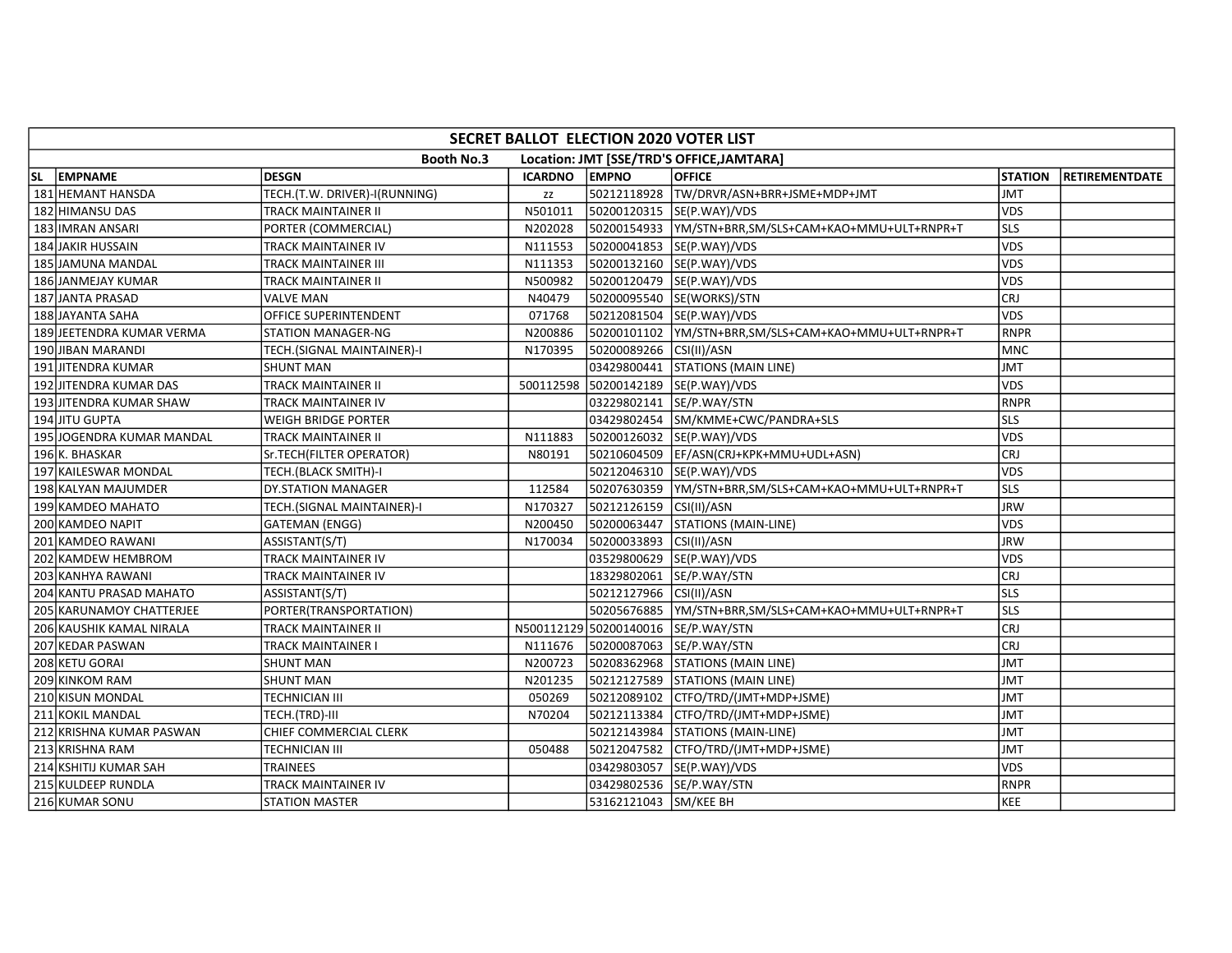|     | SECRET BALLOT ELECTION 2020 VOTER LIST |                                |                |                         |                                                       |                |                       |  |  |  |  |
|-----|----------------------------------------|--------------------------------|----------------|-------------------------|-------------------------------------------------------|----------------|-----------------------|--|--|--|--|
|     |                                        | <b>Booth No.3</b>              |                |                         | Location: JMT [SSE/TRD'S OFFICE, JAMTARA]             |                |                       |  |  |  |  |
| SL. | EMPNAME                                | <b>DESGN</b>                   | <b>ICARDNO</b> | <b>EMPNO</b>            | <b>OFFICE</b>                                         | <b>STATION</b> | <b>RETIREMENTDATE</b> |  |  |  |  |
|     | 217 KUNAL KUMAR                        | <b>TRACK MAINTAINER III</b>    |                |                         | N500130267 502NPS07370 SE(P.WAY)/VDS                  | <b>VDS</b>     |                       |  |  |  |  |
|     | 218 KUNDAN DAS                         | POINTSMAN(OPT)                 |                |                         | 27315409934 STATIONS (MAIN LINE)                      | <b>JRW</b>     |                       |  |  |  |  |
|     | 219 KUNDAN KUMAR                       | <b>TRACK MAINTAINER IV</b>     |                |                         | 03429802729 SE/P.WAY/STN                              | RNPR           |                       |  |  |  |  |
|     | 220 KUNDAN KUMAR CHOUDHARY             | <b>SHUNT MAN</b>               | 111090         |                         |                                                       | <b>SLS</b>     |                       |  |  |  |  |
|     | 221 KUNDAN KUMAR DAS                   | PORTER(TRANSPORTATION)         | T00076         | 27629800001             | STATIONS (MAIN-LINE)                                  | <b>VDS</b>     |                       |  |  |  |  |
|     | 222 LAKHESHWAR MURMU                   | <b>STATION MASTER</b>          | N200407        |                         | 50212136440 STATIONS (MAIN LINE)                      | <b>JRW</b>     |                       |  |  |  |  |
|     | 223 LAKHO RABIDAS                      | <b>TRACK MAINTAINER I</b>      | 073228         |                         | 50212032943  SE(P.WAY)/VDS                            | VDS            |                       |  |  |  |  |
|     | 224 LAL MOHAMMAD ANSARI                | <b>TRACK MAINTAINER IV</b>     |                |                         | 500112098 50200133700 SE(P.WAY)/VDS                   | <b>VDS</b>     |                       |  |  |  |  |
|     | 225 LALMOHAR YADAV                     | <b>TRACK MAINTAINER I</b>      | N501013        |                         | 50200083434  SE(P.WAY)/VDS                            | <b>VDS</b>     |                       |  |  |  |  |
|     | 226 LAMBODAR MARNDI                    | <b>STATION MANAGER-NG</b>      | N201065        |                         | 50212144034 STATIONS (MAIN-LINE)                      | <b>CRJ</b>     |                       |  |  |  |  |
|     | 227 LATIF ANSARI                       | <b>TRACK MAINTAINER III</b>    |                |                         | 500112416 50200144228 SE(P.WAY)/VDS                   | <b>VDS</b>     |                       |  |  |  |  |
|     | 228 LAXMAN KUMAR                       | PORTER(TRANSPORTATION)         |                |                         | 33229800952 STATIONS (MAIN LINE)                      | JRW            |                       |  |  |  |  |
|     | 229 LOKENDRA MURMU                     | <b>TECHNICIAN III</b>          | 060610         |                         | 50212141045  EF/ASN(CRJ+KPK+MMU+UDL+ASN)              | <b>TML</b>     |                       |  |  |  |  |
|     | 230 M D NASIR AHMAD                    | TRACK MAINTAINER III           |                |                         | ASN/000792 50413020080 SE(P.WAY)/VDS                  | <b>VDS</b>     |                       |  |  |  |  |
|     | $231$ M T ANUJ                         | <b>WEIGH BRIDGE ATTENDANT</b>  | 110026         | 50212140867             | SM/KMME+CWC/PANDRA+SLS                                | <b>SLS</b>     |                       |  |  |  |  |
|     | 232 MADAN RAM                          | SAFAIWALA                      | N200902        |                         | 50200097500 STATIONS (MAIN-LINE)                      | <b>CRJ</b>     |                       |  |  |  |  |
|     | 233 MADHAI MANDAL                      | ASSISTANT(S/T)                 |                | 03429801512 CSI(II)/ASN |                                                       | MNC            |                       |  |  |  |  |
|     | 234 MADHO SINGH                        | <b>TRACK MAINTAINER IV</b>     |                |                         | 03429800272 SE/P.WAY/STN                              | lcrj           |                       |  |  |  |  |
|     | 235 MADHUSUDAN PANDIT                  | <b>TECHNICIAN GR-II</b>        | N70065         |                         | 50212140284 CTFO/TRD/(JMT+MDP+JSME)                   | <b>JMT</b>     |                       |  |  |  |  |
|     | 236 MAHADEO MAHATO                     | <b>TRACK MAINTAINER III</b>    |                |                         | N500130351 50200133516 SE/P.WAY/STN                   | CRJ            |                       |  |  |  |  |
|     | 237 MAHADEO MAHATO                     | <b>HELPER</b>                  | N70256         |                         | 502NPS06494 CTFO/TRD/(JMT+MDP+JSME)                   | <b>JMT</b>     |                       |  |  |  |  |
|     | 238 MAHADEV MANJHI                     | <b>TRACK MAINTAINER IV</b>     |                |                         | 03429801738 SE/P.WAY/STN                              | CRJ            |                       |  |  |  |  |
|     | 239 MAHENDRA MAHATO                    | <b>TRACK MAINTAINER II</b>     | N111884        |                         | 50200083471  SE(P.WAY)/VDS                            | <b>VDS</b>     |                       |  |  |  |  |
|     | 240 MAHENDRA MANDAL                    | <b>TRACK MAINTAINER I</b>      | N40392         |                         | 50200032657 SE(P.WAY)/VDS                             | <b>VDS</b>     |                       |  |  |  |  |
|     | 241 MAHESH DUSAD                       | <b>GATEKEEPER (TRANSPORT)</b>  | N200462        |                         | 50200056359  YM/STN+BRR,SM/SLS+CAM+KAO+MMU+ULT+RNPR+T | <b>RNPR</b>    |                       |  |  |  |  |
|     | 242 MAHESH KUMAR RAWAT                 | CHIEF COMMERCIAL CLERK         | N30649         |                         | 50209377438 STATIONS (MAIN-LINE)                      | <b>TML</b>     |                       |  |  |  |  |
|     | 243 MAHESHWAR MARANDI                  | <b>TRACK MAINTAINER IV</b>     |                |                         | ASN/000793 03529800654 SE(P.WAY)/VDS                  | <b>VDS</b>     |                       |  |  |  |  |
|     | 244 MAHESHWAR MURMU                    | SENIOR SECTION ENGINEER(P.WAY) |                |                         | 27510310289 SE(P.WAY)/VDS                             | <b>JMT</b>     |                       |  |  |  |  |
|     | 245 MAMIL KUMAR                        | <b>TRACK MAINTAINER IV</b>     |                |                         | 03429802717  SE(P.WAY)/VDS                            | <b>VDS</b>     |                       |  |  |  |  |
|     | 246 MANAT KR HEMBRAM                   | ASSISTANT(S/T)                 | N170438        | 50212136876 CSI(II)/ASN |                                                       | KEE            |                       |  |  |  |  |
|     | 247 MANGRU SOREN                       | TECH.(SIGNAL MAINTAINER)-III   | 120917         | 50211108757 CSI(II)/ASN |                                                       | CRJ            |                       |  |  |  |  |
|     | 248 MANIRUDDIN                         | <b>TRACK MAINTAINER I</b>      | 72832          |                         | 50212139786 SE(P.WAY)/VDS                             | <b>VDS</b>     |                       |  |  |  |  |
|     | 249 MANJEET KUMAR                      | <b>STATION MASTER</b>          |                |                         | 03429802502  YM/STN+BRR,SM/SLS+CAM+KAO+MMU+ULT+RNPR+T | lsls           |                       |  |  |  |  |
|     | 250 MANOJ KUMAR                        | <b>TRACK MAINTAINER III</b>    | N111882        |                         | 50200121538  SE(P.WAY)/VDS                            | <b>VDS</b>     |                       |  |  |  |  |
|     | 251 MANOJ KUMAR                        | CHIEF COMMERCIAL CLERK         | N30256         |                         | 50212143960 STATIONS (MAIN-LINE)                      | CRJ            |                       |  |  |  |  |
|     | 252 MANOJ KUMAR MANDAL                 | <b>TRACK MAINTAINER III</b>    | N111362        |                         | 50200133280 SE(P.WAY)/VDS                             | <b>VDS</b>     |                       |  |  |  |  |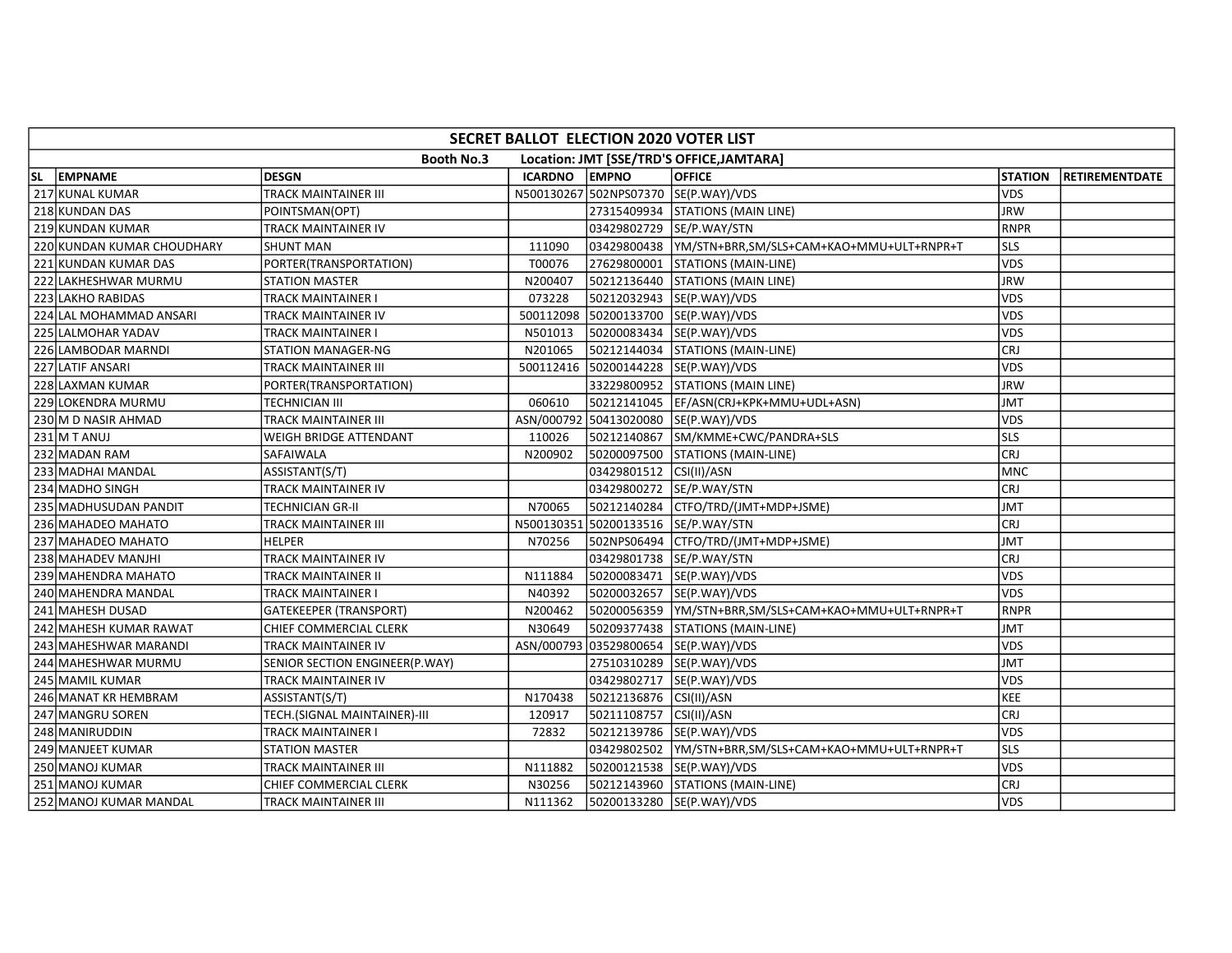|    | SECRET BALLOT ELECTION 2020 VOTER LIST                         |                                   |                |                                  |                                                         |                |                       |  |  |  |  |
|----|----------------------------------------------------------------|-----------------------------------|----------------|----------------------------------|---------------------------------------------------------|----------------|-----------------------|--|--|--|--|
|    | <b>Booth No.3</b><br>Location: JMT [SSE/TRD'S OFFICE, JAMTARA] |                                   |                |                                  |                                                         |                |                       |  |  |  |  |
| SL | EMPNAME                                                        | <b>DESGN</b>                      | <b>ICARDNO</b> | <b>EMPNO</b>                     | <b>OFFICE</b>                                           | <b>STATION</b> | <b>RETIREMENTDATE</b> |  |  |  |  |
|    | 253 MANOJ MANDAL                                               | TRACK MAINTAINER III              |                |                                  | N50012879 50200157170 SE(P.WAY)/VDS                     | <b>VDS</b>     |                       |  |  |  |  |
|    | 254 MANORATH HEMBRAM                                           | Sr.COMMERCIAL CLERK               | N30615         |                                  | 50200127875   STATIONS (MAIN-LINE)                      | <b>VDS</b>     |                       |  |  |  |  |
|    | 255 MANSA RAM HEMBRAM                                          | TRACK MAINTAINER IV               | 500131467      |                                  | 03429801085 SE/P.WAY/STN                                | <b>CRJ</b>     |                       |  |  |  |  |
|    | 256 MANTU RAM DAS                                              | TECH.(TELECOM MAINTAINER)-I       | 120939         | 50212115071                      | CTCI/ASN                                                | <b>JMT</b>     |                       |  |  |  |  |
|    | 257 MARWARI REWANI                                             | TRACK MAINTAINER IV               | 073156         |                                  | 50212075164  SE(P.WAY)/VDS                              | <b>VDS</b>     |                       |  |  |  |  |
|    | 258 MD ABUL ANSARI                                             | PORTER (COMMERCIAL)               | N201743        | 50200133723 SM/KEE BH            |                                                         | <b>KEE</b>     |                       |  |  |  |  |
|    | 259 MD AFZAL KHAN                                              | TRACK MAINTAINER IV               | E000239        | 03429801522 SE/P.WAY/STN         |                                                         | <b>RNPR</b>    |                       |  |  |  |  |
|    | 260 MD ANJUM HUSSAIN                                           | TRACK MAINTAINER III              |                |                                  | 27621003813  SE/P.WAY/STN                               | lsls           |                       |  |  |  |  |
|    | 261 MD ANWAR ANSARI                                            | TRACK MAINTAINER III              |                |                                  | N500130287 50200143352 SE(P.WAY)/VDS                    | <b>VDS</b>     |                       |  |  |  |  |
|    | 262 MD FIRDOS ANSARI                                           | TRACK MAINTAINER IV               |                |                                  | 03429802707  SE/P.WAY/STN                               | <b>CRJ</b>     |                       |  |  |  |  |
|    | 263 MD IQBAL ANSARI                                            | TRACK MAINTAINER II               |                |                                  | 50200126810 SE(P.WAY)/VDS                               | <b>VDS</b>     |                       |  |  |  |  |
|    | 264 MD IRFAN ALI                                               | TRACK MAINTAINER IV               |                |                                  | 03429802032 SE/P.WAY/STN                                | <b>SLS</b>     |                       |  |  |  |  |
|    | 265 MD IRFAN ANSARI                                            | <b>STATION MASTER</b>             |                |                                  | 50200407009   YM/STN+BRR, SM/SLS+CAM+KAO+MMU+ULT+RNPR+T | <b>SLS</b>     |                       |  |  |  |  |
|    | 266 MD JAMRUDDIN ANSARI                                        | TRACK MAINTAINER IV               |                |                                  | 50200147679  SE(P.WAY)/VDS                              | <b>VDS</b>     |                       |  |  |  |  |
|    | 267 MD KALAM MASHAHADI                                         | ASSISTANT(S/T)                    |                | 50200157272 CSI(II)/ASN          |                                                         | <b>JRW</b>     |                       |  |  |  |  |
|    | 268 MD KHURSHEED ALAM                                          | CHIEF.TRAVELLING TICKET INSPECTOR | N30568         |                                  | 50212113359 STATIONS (MAIN-LINE)                        | <b>CRJ</b>     |                       |  |  |  |  |
|    | 269 MD MOIZ ANSARI                                             | TRACK MAINTAINER IV               | E00290         |                                  | 03429801549 SE(P.WAY)/VDS                               | <b>VDS</b>     |                       |  |  |  |  |
|    | 270 MD MULTAN                                                  | TRACK MAINTAINER I                | N40062         |                                  | 50200032414  SE(P.WAY)/VDS                              | <b>VDS</b>     |                       |  |  |  |  |
|    | 271 MD NASIMUDDIN ANSARI                                       | TRACK MAINTAINER II               | N500665        |                                  | 50200124485 SE/P.WAY/STN                                | <b>CRJ</b>     |                       |  |  |  |  |
|    | 272 MD RIZWAN KHAN                                             | TRACK MAINTAINER IV               | 500130953      |                                  | 03429800307 SE/P.WAY/STN                                | <b>RNPR</b>    |                       |  |  |  |  |
|    | 273 MD SHAMESHER ALAM                                          | STATION MASTER                    | N200052        | 50200060252 SM/KEE BH            |                                                         | KEE            |                       |  |  |  |  |
|    | 274 MD SOHRAB ANSARI                                           | TRACK MAINTAINER III              |                |                                  | N500130286 50200143340 SE(P.WAY)/VDS                    | <b>VDS</b>     |                       |  |  |  |  |
|    | 275 MD TAIYAB ALI                                              | GATEKEEPER (TRANSPORT)            | N201277        |                                  | 50200126974 STATIONS (MAIN-LINE)                        | <b>CRJ</b>     |                       |  |  |  |  |
|    | 276 MD. SAQLAIN HAIDER                                         | TRACK MAINTAINER IV               |                |                                  | N500130924 12303529642 SE(P.WAY)/VDS                    | <b>JRW</b>     |                       |  |  |  |  |
|    | 277 MEGHNATH MANDAL                                            | TRACK MAINTAINER II               | N111164        |                                  | 50200125994 SE(P.WAY)/VDS                               | <b>VDS</b>     |                       |  |  |  |  |
|    | 278 MINAJ KHATOON                                              | TRACK MAINTAINER III              |                |                                  | 500130982 27223004745 SE/P.WAY/STN                      | <b>SLS</b>     |                       |  |  |  |  |
|    | 279 MITHILESH KUMAR BHARTI                                     | ASST. STATION MASTER              |                | ASN/001205 50826200002 SM/KEE BH |                                                         | <b>KEE</b>     |                       |  |  |  |  |
|    | 280 MITHILESH PRASAD SINGH                                     | <b>STATION MANAGER-NG</b>         | 111803         |                                  | 50212119593 STATIONS (MAIN-LINE)                        | <b>VDS</b>     |                       |  |  |  |  |
|    | 281 MITHUN KUMAR DAS                                           | TRACK MAINTAINER III              |                |                                  | 27223004793  SE(P.WAY)/VDS                              | <b>VDS</b>     |                       |  |  |  |  |
|    | 282 MOHAMMAD ASIF ALI                                          | TRACK MAINTAINER III              |                |                                  | 500112603 50200140510 SE(P.WAY)/VDS                     | <b>VDS</b>     |                       |  |  |  |  |
|    | 283 MONU SHARMA                                                | TRACKMAN                          |                |                                  | 03429800630 SE/P.WAY/STN                                | <b>CRJ</b>     |                       |  |  |  |  |
|    | 284 MOSO MARANDI                                               | TECH.(TRD)-III                    | N70059         |                                  | 50200035129 CTFO/TRD/(JMT+MDP+JSME)                     | <b>JMT</b>     |                       |  |  |  |  |
|    | 285 MRINAL KANTI GHOSH                                         | TRACK MAINTAINER III              |                |                                  | 500112602 50200143261 SE(P.WAY)/VDS                     | <b>VDS</b>     |                       |  |  |  |  |
|    | 286 MRITUNJOY BHADURI                                          | TRACK MAINTAINER II               | 073186         |                                  | 50212138009  SE(P.WAY)/VDS                              | <b>VDS</b>     |                       |  |  |  |  |
|    | 287 MRITYUNJAY KUMAR DWIWEDI                                   | TRACK MAINTAINER III              | E00371         |                                  | 50200140545  SE(P.WAY)/VDS                              | <b>VDS</b>     |                       |  |  |  |  |
|    | 288 MUJAFFAR ANSARI                                            | TRAINEE                           |                |                                  | N500112388 50200133693 SE/P.WAY/STN                     | <b>RNPR</b>    |                       |  |  |  |  |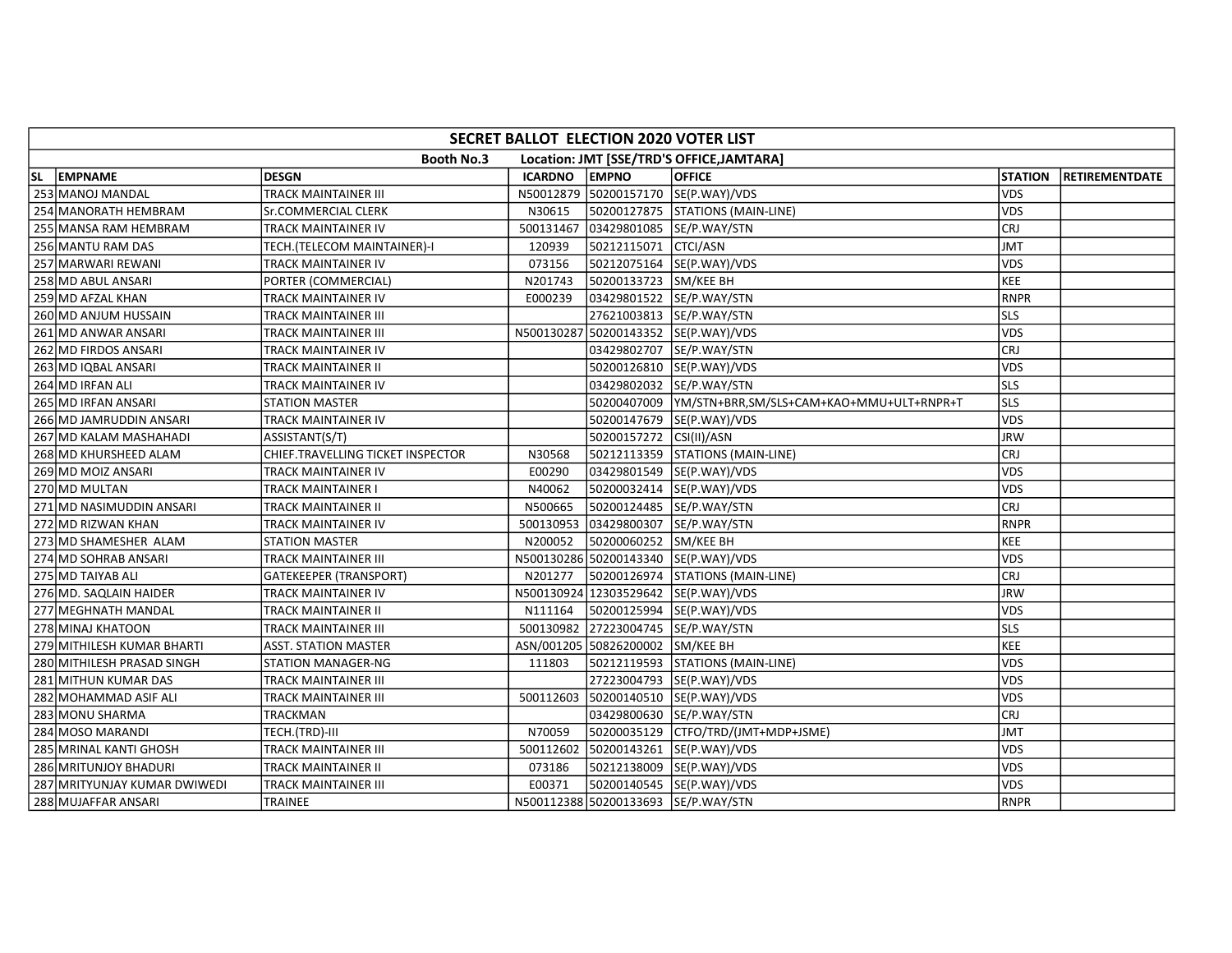|    | SECRET BALLOT ELECTION 2020 VOTER LIST                         |                                    |                |                         |                                                       |                |                       |  |  |  |  |
|----|----------------------------------------------------------------|------------------------------------|----------------|-------------------------|-------------------------------------------------------|----------------|-----------------------|--|--|--|--|
|    | <b>Booth No.3</b><br>Location: JMT [SSE/TRD'S OFFICE, JAMTARA] |                                    |                |                         |                                                       |                |                       |  |  |  |  |
| SL | EMPNAME                                                        | <b>DESGN</b>                       | <b>ICARDNO</b> | <b>EMPNO</b>            | <b>OFFICE</b>                                         | <b>STATION</b> | <b>RETIREMENTDATE</b> |  |  |  |  |
|    | 289 MUKESH KUMAR                                               | <b>SHUNT MAN</b>                   |                |                         | 03429801588 STATIONS (MAIN-LINE)                      | <b>CRJ</b>     |                       |  |  |  |  |
|    | 290 MUKESH KUMAR                                               | TRACK MAINTAINER II                |                |                         | N500112134 50200141148 SE/P.WAY/STN                   | <b>CRJ</b>     |                       |  |  |  |  |
|    | 291 MUKESH KUMAR YADAV                                         | TRACK MAINTAINER IV                |                |                         | N500130887 50229800563 SE/P.WAY/STN                   | CRJ            |                       |  |  |  |  |
|    | 292 MUNI LAL MANDAL                                            | GATEMAN (ENGG)                     |                |                         | 50200148040 STATIONS (MAIN LINE)                      | <b>JMT</b>     |                       |  |  |  |  |
|    | 293 MURARI KUMAR                                               | TRACK MAINTAINER III               |                |                         | N500112389 50200150381 SE/P.WAY/STN                   | <b>CRJ</b>     |                       |  |  |  |  |
|    | 294 MURARI YADAV                                               | ASSISTANT(S/T)                     | 120901         | 50212111685 CSI(II)/ASN |                                                       | <b>RNPR</b>    |                       |  |  |  |  |
|    | 295 MUSAHEB                                                    | TRACK MAINTAINER II                | 072392         |                         | 50212042687 SE/P.WAY/STN                              | <b>CRJ</b>     |                       |  |  |  |  |
|    | 296 NAGDI                                                      | TRACK MAINTAINER II                | 072431         |                         | 50212042730 SE/P.WAY/STN                              | <b>RNPR</b>    |                       |  |  |  |  |
|    | 297 NARENDRA KUMAR                                             | <b>HELPER</b>                      | 70332          |                         | 03429800993 CTFO/TRD/(JMT+MDP+JSME)                   | <b>JMT</b>     |                       |  |  |  |  |
|    | 298 NARESH SHAW                                                | <b>GATEKEEPER (TRANSPORT)</b>      |                |                         | 50205639426  YM/STN+BRR,SM/SLS+CAM+KAO+MMU+ULT+RNPR+T | <b>SLS</b>     |                       |  |  |  |  |
|    | 299 NARESH DAS                                                 | CHIEF COMMERCIAL CLERK             | N30348         |                         | 50212111636 STATIONS (MAIN LINE)                      | <b>JMT</b>     |                       |  |  |  |  |
|    | 300 NARESH PASWAN                                              | <b>JR.WAITING ROOM BEARER</b>      | N501026        |                         | 50200084116 STATIONS (MAIN-LINE)                      | <b>CRJ</b>     |                       |  |  |  |  |
|    | 301 NARESH PRASAD YADAV                                        | SENIOR SECTION ENGINEER(P.WAY)     | N111886        |                         | 50200019008  SE(P.WAY)/VDS                            | <b>VDS</b>     |                       |  |  |  |  |
|    | 302 NATHANIEL TUDU                                             | SUPERVISOR (ENQUIRY / RESERVATION) | N30451         |                         | 50212113360 STATIONS (MAIN LINE)                      | <b>JMT</b>     |                       |  |  |  |  |
|    | 303 NAVDEEP KISKU                                              | PORTER(TRANSPORTATION)             | N201761        |                         | 50200118357   STATIONS (MAIN LINE)                    | <b>JMT</b>     |                       |  |  |  |  |
|    | 304 NAVIN CHANDRA JHA                                          | TRAVELLING TICKET INSPECTOR        | 030880         |                         | 50212091583 STATIONS (MAIN-LINE)                      | <b>CRJ</b>     |                       |  |  |  |  |
|    | 305 NEERAJ KUMAR DWIVEDI                                       | <b>STATION MASTER</b>              |                |                         | 03429801477  YM/STN+BRR,SM/SLS+CAM+KAO+MMU+ULT+RNPR+T | SLS            |                       |  |  |  |  |
|    | 306 NIRMAL BESRA                                               | <b>STATION MANAGER-NG</b>          | N201797        |                         | 50212137078 STATIONS (MAIN LINE)                      | <b>JMT</b>     |                       |  |  |  |  |
|    | 307 NIRMAL TUDU                                                | TRACK MAINTAINER IV                | E000147        |                         | 03429801747  SE(P.WAY)/VDS                            | VDS            |                       |  |  |  |  |
|    | 308 NIRMAL TUDU                                                | <b>SHUNT MAN</b>                   | N200443        |                         |                                                       | <b>SLS</b>     |                       |  |  |  |  |
|    | 309 NITAY DAS                                                  | TRACK MAINTAINER IV                |                |                         | 50412025069 SE(P.WAY)/VDS                             | <b>VDS</b>     |                       |  |  |  |  |
|    | 310 NITESH KUMAR RAM                                           | TRACK MAINTAINER IV                |                |                         | 500131458 03429800144 SE/P.WAY/STN                    | <b>RNPR</b>    |                       |  |  |  |  |
|    | 311 NITYA LAL KHASKEL                                          | TRACK MAINTAINER III               |                |                         | N500130329 502NPS00189 SE/P.WAY/STN                   | <b>CRJ</b>     |                       |  |  |  |  |
|    | 312 NUTAN KUMAR BHARAT                                         | Sr.COMMERCIAL CLERK(BOOKING)       | N30576         |                         | 50200097184   STATIONS (MAIN LINE)                    | <b>JMT</b>     |                       |  |  |  |  |
|    | 313 OM PRAKASH                                                 | PORTER(TRANSPORTATION)             | <b>NIL</b>     | 50200404772 SM/KEE BH   |                                                       | KEE            |                       |  |  |  |  |
|    | 314 OM PRAKASH SINHA                                           | <b>STATION MANAGER-NG</b>          | N200690        |                         | 50200098826 STATIONS (MAIN LINE)                      | <b>JMT</b>     |                       |  |  |  |  |
|    | 315 PABAN JOSHOR                                               | TRACK MAINTAINER II                | N111674        |                         | 50200126536 SE/P.WAY/STN                              | <b>SLS</b>     |                       |  |  |  |  |
|    | 316 PALTU SARKAR                                               | TRACK MAINTAINER IV                |                |                         | 500131032 03429800460 SE/P.WAY/STN                    | <b>RNPR</b>    |                       |  |  |  |  |
|    | 317 PANCHANAN                                                  | <b>SHUNT MAN</b>                   | 112593         |                         | 50212112598 STATIONS (MAIN LINE)                      | <b>JMT</b>     |                       |  |  |  |  |
|    | 318 PANCHANAND YADAV                                           | PORTER (COMMERCIAL)                | N201272        |                         | 50200115903 STATIONS (MAIN-LINE)                      | <b>VDS</b>     |                       |  |  |  |  |
|    | 319 PANDOO MARANDI                                             | ASSISTANT(S/T)                     | N170362        | 50212143790 CSI(II)/ASN |                                                       | <b>VDS</b>     |                       |  |  |  |  |
|    | 320 PANKAJ KUMAR CHOUDHARY                                     | OFFICE SUPERINTENDENT              | N60753         |                         | 50250822630   TRD(JSME+MDP+JMT)                       | <b>JMT</b>     |                       |  |  |  |  |
|    | 321 PANKAJ KUMAR SHARMA                                        | TRACK MAINTAINER IV                |                |                         | 18329801890 SE/P.WAY/STN                              | <b>RNPR</b>    |                       |  |  |  |  |
|    | 322 PARIMAL KUMAR TUDU                                         | TRACK MAINTAINER IV                |                |                         | 03429802964  SE(P.WAY)/VDS                            | <b>VDS</b>     |                       |  |  |  |  |
|    | 323 PARWATI SAW                                                | TRACK MAINTAINER IV                |                |                         | 500131378 03429801133 SE/P.WAY/STN                    | <b>CRJ</b>     |                       |  |  |  |  |
|    | 324 PAWAN KUAMR YADAV                                          | ASSISTANT(S/T)                     |                | 33329801231 CSI(II)/ASN |                                                       | JMT            |                       |  |  |  |  |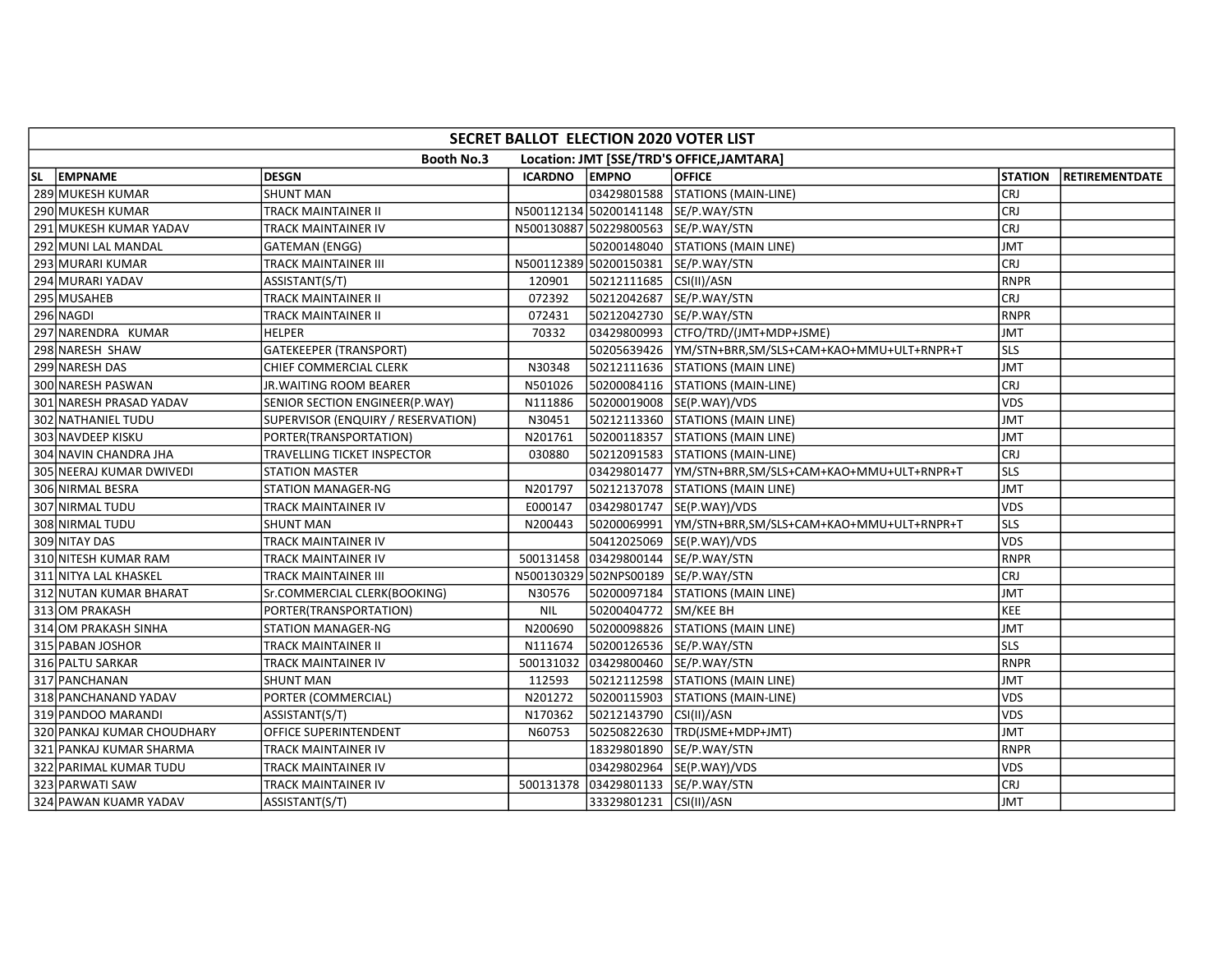| SECRET BALLOT ELECTION 2020 VOTER LIST                         |                                |                |                                     |                                          |                |                       |  |  |  |  |
|----------------------------------------------------------------|--------------------------------|----------------|-------------------------------------|------------------------------------------|----------------|-----------------------|--|--|--|--|
| Location: JMT [SSE/TRD'S OFFICE, JAMTARA]<br><b>Booth No.3</b> |                                |                |                                     |                                          |                |                       |  |  |  |  |
| SL EMPNAME                                                     | <b>DESGN</b>                   | <b>ICARDNO</b> | <b>EMPNO</b>                        | <b>OFFICE</b>                            | <b>STATION</b> | <b>RETIREMENTDATE</b> |  |  |  |  |
| 325 PAWAN KUMAR                                                | <b>STATION MANAGER-NG</b>      | N200019        | 50212146407                         | STATIONS (MAIN LINE)                     | <b>JRW</b>     |                       |  |  |  |  |
| 326 PINTU KUMAR CHOUDHARY                                      | TECH.(SIGNAL MAINTAINER)-III   | N170055        | 50206008112 CSI(II)/ASN             |                                          | CRJ            |                       |  |  |  |  |
| 327 PRABHAT KUMAR                                              | <b>TRACK MAINTAINER IV</b>     |                | 500131294 03429800980 SE/P.WAY/STN  |                                          | CRJ            |                       |  |  |  |  |
| 328 PRABINDRA KUMAR                                            | <b>TRACK MAINTAINER II</b>     |                | N500112371 50200139920 SE/P.WAY/STN |                                          | <b>CRJ</b>     |                       |  |  |  |  |
| 329 PRABIR MAHATO                                              | POINTSMAN-B                    |                |                                     | 03429802675 STATIONS (MAIN LINE)         | MNC            |                       |  |  |  |  |
| 330 PRADEEP KUMAR BHAGAT                                       | PORTER(TRANSPORTATION)         | 111143         |                                     |                                          | <b>RNPR</b>    |                       |  |  |  |  |
| 331 PRADIP KUMAR HALDAR                                        | Sr.TECH.(SIGNAL MAINTAINER)    | 121063         | 50212079698 CSI(II)/ASN             |                                          | JMT            |                       |  |  |  |  |
| 332 PRAFULL CHANDRA BHASKAR                                    | HEALTH - MALARIA INSP.-II      | 140360         |                                     | 03429800755 STATIONS (MAIN-LINE)         | lcrj           |                       |  |  |  |  |
| 333 PRAKASH KUMAR SHARMA                                       | <b>TRACK MAINTAINER IV</b>     |                | 03429802706 SE/P.WAY/STN            |                                          | CRJ            |                       |  |  |  |  |
| 334 PRAKASH MANDAL                                             | <b>TRACK MAINTAINER II</b>     | N111679        | 50200126585 SE/P.WAY/STN            |                                          | lsls           |                       |  |  |  |  |
| 335 PRAKASH RAWANI                                             | <b>TRACK MAINTAINER IV</b>     |                |                                     | 500131019 03429800628 SE(P.WAY)/VDS      | <b>VDS</b>     |                       |  |  |  |  |
| 336 PRAMOD KUMAR RANA                                          | <b>STATION MASTER</b>          | N201517        |                                     |                                          | <b>RNPR</b>    |                       |  |  |  |  |
| 337 PRASHANT DAS                                               | <b>TRACK MAINTAINER II</b>     |                |                                     | 500112595 50200140508 SE(P.WAY)/VDS      | VDS            |                       |  |  |  |  |
| 338 PRAVEEN KUMAR                                              | TRACK MAINTAINER II            | N111158        |                                     | 50200120376 SE(P.WAY)/VDS                | VDS            |                       |  |  |  |  |
| 339 PRAVIN KUMAR                                               | TECH.(T.W. DRIVER)-I(RUNNING)  | N70156         |                                     | 50200087890 TW/DRVR/ASN+BRR+JSME+MDP+JMT | JMT            |                       |  |  |  |  |
| 340 PREM HEMBROM                                               | <b>TRACK MAINTAINER IV</b>     |                |                                     | ASN/000794 50229800562 SE(P.WAY)/VDS     | <b>VDS</b>     |                       |  |  |  |  |
| 341 PROSANTA KIRTANIA                                          | <b>TRACK MAINTAINER IV</b>     |                |                                     | 500131027 03429800532 SE(P.WAY)/VDS      | VDS            |                       |  |  |  |  |
| 342 PURAN MANDAL                                               | <b>TRACK MAINTAINER I</b>      | N40289         |                                     | 50200071638 SE(P.WAY)/VDS                | <b>VDS</b>     |                       |  |  |  |  |
| 343 PURNIMA BARUI                                              | <b>COMMERCIAL CLERK</b>        | N30474         |                                     | 50205389343 STATIONS (MAIN-LINE)         | CRJ            |                       |  |  |  |  |
| 344 PURUSOTTAM MONDAL                                          | ASSISTANT(S/T)                 |                | 18329801776 CSI(II)/ASN             |                                          | <b>JRW</b>     |                       |  |  |  |  |
| 345 RABINDRA KUMAR DAS                                         | TRAVELLING TICKET INSPECTOR    | N30642         |                                     | 50203794829 STATIONS (MAIN-LINE)         | CRJ            |                       |  |  |  |  |
| 346 RABINDRA NATH TUDU                                         | Sr. SECTION ENGINEER(TRD-ELEC) | 70316          |                                     | 50212092575  TRD(JSME+MDP+JMT)           | <b>JMT</b>     |                       |  |  |  |  |
| 347 RADHARANI KISKU                                            | TRACK MAINTAINER IV            | E000365        | 03429801982 SE/P.WAY/STN            |                                          | <b>SLS</b>     |                       |  |  |  |  |
| 348 RADHESHYAM RAM                                             | <b>TRACK MAINTAINER IV</b>     |                |                                     | 12261300081  SE/P.WAY/STN                | CRJ            |                       |  |  |  |  |
| 349 RAHUL KUMAR                                                | ASSISTANT(S/T)                 |                | 03429801402 CSI(II)/ASN             |                                          | IRNPR          |                       |  |  |  |  |
| 350 RAHUL KUMAR GUPTA                                          | <b>TRACK MAINTAINER III</b>    |                | N500112376 50200143960 SE/P.WAY/STN |                                          | <b>SLS</b>     |                       |  |  |  |  |
| 351 RAHUL KUMAR JHA                                            | <b>TRACK MAINTAINER I</b>      | N111123        | 50200093051 SE/P.WAY/STN            |                                          | lcrj           |                       |  |  |  |  |
| 352 RAJ KUMAR                                                  | <b>STATION MASTER</b>          | 110771         |                                     | 50200169043 STATIONS (MAIN-LINE)         | CRJ            |                       |  |  |  |  |
| 353 RAJ KUMAR                                                  | Sr. CLERK                      | N60465         |                                     | 50200101448 SE(P.WAY)/VDS                | <b>VDS</b>     |                       |  |  |  |  |
| 354 RAJ KUMAR                                                  | <b>TRACK MAINTAINER IV</b>     |                |                                     | 500130349 502NPS07421 SE(P.WAY)/VDS      | VDS            |                       |  |  |  |  |
| 355 RAJ KUMAR PRASAD                                           | <b>STATION MASTER</b>          | N201349        | 50200127528 SM/KEE BH               |                                          | KEE            |                       |  |  |  |  |
| 356 RAJ KUMAR RAM                                              | PORTER (COMMERCIAL)            | T00018         |                                     | 50200115710 STATIONS (MAIN LINE)         | <b>JRW</b>     |                       |  |  |  |  |
| 357 RAJEEV KUMAR                                               | PORTER(TRANSPORTATION)         |                |                                     |                                          | lsls           |                       |  |  |  |  |
| 358 RAJENDRA MANDAL                                            | <b>TRACK MAINTAINER IV</b>     |                | 03429802544 SE/P.WAY/STN            |                                          | <b>CRJ</b>     |                       |  |  |  |  |
| 359 RAJENDRA MURMU                                             | ASSISTANT(S/T)                 | N170375        | 50200117602 CSI(II)/ASN             |                                          | lcri           |                       |  |  |  |  |
| 360 RAJENDRA RAMANI                                            | <b>TRACK MAINTAINER I</b>      | N501014        |                                     | 50200083458 SE(P.WAY)/VDS                | <b>VDS</b>     |                       |  |  |  |  |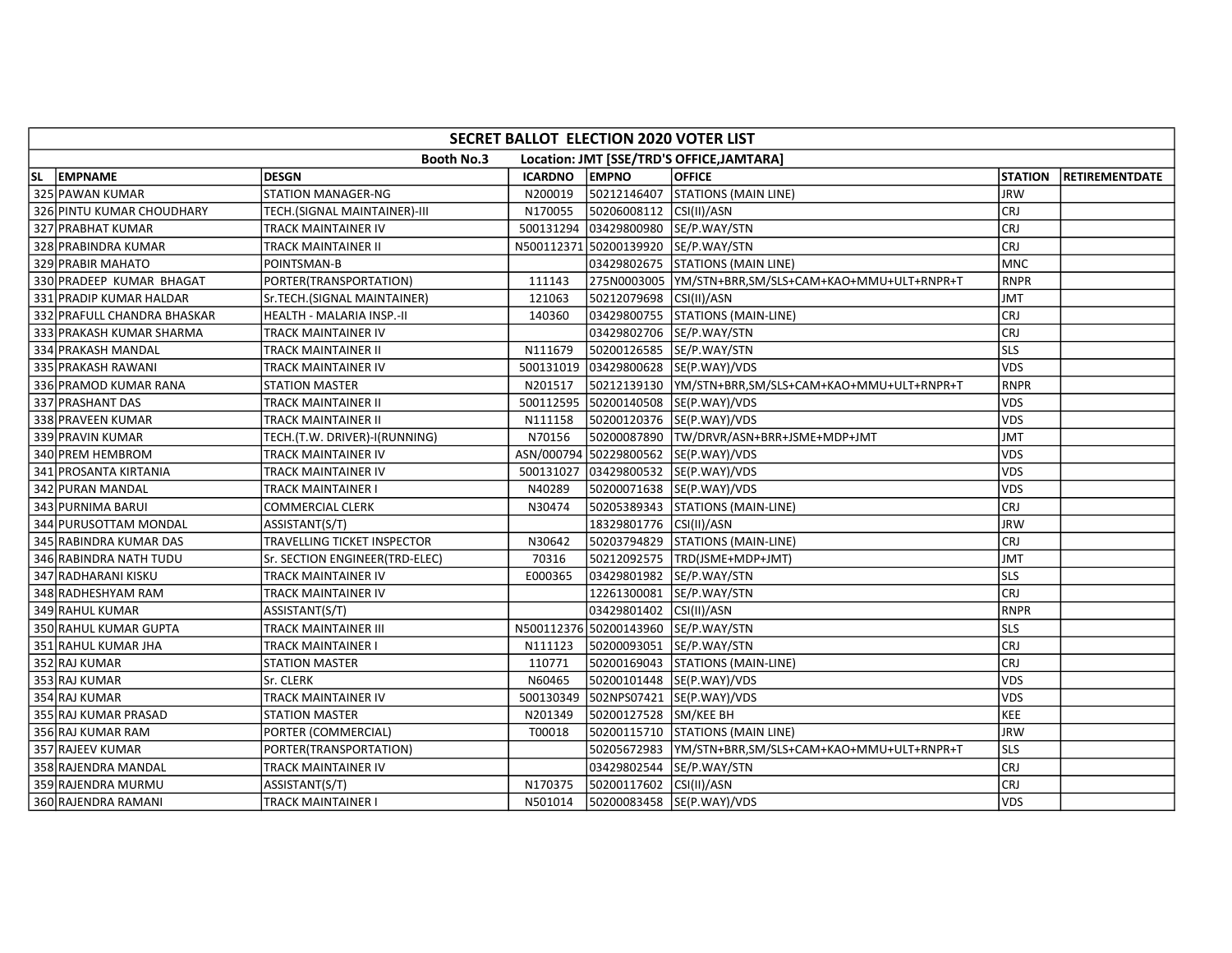| SECRET BALLOT ELECTION 2020 VOTER LIST |                                  |                |                          |                                                       |                |                       |  |  |  |  |
|----------------------------------------|----------------------------------|----------------|--------------------------|-------------------------------------------------------|----------------|-----------------------|--|--|--|--|
|                                        | <b>Booth No.3</b>                |                |                          | Location: JMT [SSE/TRD'S OFFICE, JAMTARA]             |                |                       |  |  |  |  |
| SL EMPNAME                             | <b>DESGN</b>                     | <b>ICARDNO</b> | <b>EMPNO</b>             | <b>OFFICE</b>                                         | <b>STATION</b> | <b>RETIREMENTDATE</b> |  |  |  |  |
| 361 RAJESH CHOWDHURY                   | <b>SHUNT MAN</b>                 | T00032         |                          | 03429801578  YM/STN+BRR,SM/SLS+CAM+KAO+MMU+ULT+RNPR+T | lsls           |                       |  |  |  |  |
| 362 RAJESH KUMAR                       | TRACK MAINTAINER IV              |                |                          | 500131470 03429801312 SE/P.WAY/STN                    | lsls           |                       |  |  |  |  |
| 363 RAJESH KUMAR DAS                   | TRACK MAINTAINER II              |                |                          | 50200093038 SE(P.WAY)/VDS                             | <b>VDS</b>     |                       |  |  |  |  |
| 364 RAJESH KUMAR MAHATO                | TRACK MAINTAINER IV              | 50031349       |                          | 03429800924 SE(P.WAY)/VDS                             | <b>VDS</b>     |                       |  |  |  |  |
| 365 RAJESH KUMAR MANDAL                | TRACK MAINTAINER III             |                |                          | 500112582 50200142130 SE(P.WAY)/VDS                   | <b>VDS</b>     |                       |  |  |  |  |
| 366 RAJESH KUMAR MEENA                 | HELPER ELECTRICAL                |                |                          | 03429802907  EF/ASN(CRJ+KPK+MMU+UDL+ASN)              | <b>CRJ</b>     |                       |  |  |  |  |
| 367 RAJESH KUMAR PATEL                 | COMMERCIAL CLERK                 | N90570         |                          | 502A2108388 STATIONS (MAIN-LINE)                      | <b>VDS</b>     |                       |  |  |  |  |
| 368 RAJESH MONDAL                      | TECHNICIAN GR-II                 | 050434         |                          | 50212140200 CTFO/TRD/(JMT+MDP+JSME)                   | <b>JMT</b>     |                       |  |  |  |  |
| 369 RAJESH PANDIT                      | TRACK MAINTAINER IV              |                |                          | 03429802410  SE/P.WAY/STN                             | RNPR           |                       |  |  |  |  |
| 370 RAJIB BISWAS                       | TRACK MAINTAINER IV              |                |                          | 500131022 03429800530 SE(P.WAY)/VDS                   | <b>VDS</b>     |                       |  |  |  |  |
| 371 RAJIV KUMAR                        | <b>STATION MANAGER-NG</b>        | N200899        |                          | 50200055487  YM/STN+BRR,SM/SLS+CAM+KAO+MMU+ULT+RNPR+T | <b>RNPR</b>    |                       |  |  |  |  |
| 372 RAJKUMAR GARAI                     | TRACK MAINTAINER IV              |                |                          | 03429802718 SE(P.WAY)/VDS                             | <b>VDS</b>     |                       |  |  |  |  |
| 373 RAJNARAYAN SHAW                    | STATION MANAGER-NG               | 110766         |                          | 50212014357 STATIONS (MAIN LINE)                      | <b>JMT</b>     |                       |  |  |  |  |
| 374 RAJNISH KUMAR SHARMA               | <b>HELPER</b>                    | 70331          |                          | 03429800883 CTFO/TRD/(JMT+MDP+JSME)                   | JMT            |                       |  |  |  |  |
| 375 RAJU MANDAL                        | TRACK MAINTAINER IV              | E000242        | 50229800561 SE/P.WAY/STN |                                                       | <b>CRJ</b>     |                       |  |  |  |  |
| 376 RAJU PRASAD SHAW                   | TRACK MAINTAINER II              |                |                          | N500130350 50200136840 SE/P.WAY/STN                   | CRJ            |                       |  |  |  |  |
| 377 RAKESH HELA                        | SANITARY JAMADAR                 | 100387         |                          | 50212096374 STATIONS (MAIN LINE)                      | <b>JMT</b>     |                       |  |  |  |  |
| 378 RAKESH KUMAR                       | TRACK MAINTAINER III             |                | 50200156681              | SE/P.WAY/STN                                          | RNPR           |                       |  |  |  |  |
| 379 RAKESH KUMAR                       | TRACK MAINTAINER IV              |                |                          | 500131203 03429800464 SE/P.WAY/STN                    | CRJ            |                       |  |  |  |  |
| 380 RAKESH KUMAR                       | TRACK MAINTAINER IV              |                | 03429800952 SE/P.WAY/STN |                                                       | <b>CRJ</b>     |                       |  |  |  |  |
| 381 RAKESH KUMAR SINGH                 | TRACK MAINTAINER III             |                |                          | 45316236717 SE/P.WAY/STN                              | RNPR           |                       |  |  |  |  |
| 382 RAM BACHAN SHAW                    | Sr.COMMERCIAL CLERK              | N30785         |                          | 50200127802 STATIONS (MAIN LINE)                      | <b>JMT</b>     |                       |  |  |  |  |
| 383 RAM DEV PASWAN                     | POINTSMAN-B                      | T00093         |                          | 18229802995 STATIONS (MAIN-LINE)                      | CRJ            |                       |  |  |  |  |
| 384 RAM KUMAR HELA                     | TRACK MAINTAINER II              | N111918        |                          | 50200085637  SE/P.WAY/STN                             | <b>CRJ</b>     |                       |  |  |  |  |
| 385 RAM PRASAD MONDAL                  | TRACK MAINTAINER I               | 072570         |                          | 50212122762  SE/P.WAY/STN                             | RNPR           |                       |  |  |  |  |
| 386 RAM RATAN PANDIT                   | TRACK MAINTAINER III             |                |                          | 500112588 50200142141 SE(P.WAY)/VDS                   | <b>VDS</b>     |                       |  |  |  |  |
| 387 RAMASHISH KUMAR                    | SENIOR SECTION ENGINEER(P.WAY)   | N40422         |                          | 50200052292 SE/P.WAY/STN                              | <b>CRJ</b>     |                       |  |  |  |  |
| 388 RAMDEV KUMAR MANDAL                | ASSISTANT(S/T)                   | N170331        | 50200133668 CSI(II)/ASN  |                                                       | <b>TML</b>     |                       |  |  |  |  |
| 389 RAMSAHAY BHAGAT                    | CHIEF COMMERCIAL CLERK           | N30250         |                          | 50212090724 STATIONS (MAIN LINE)                      | <b>JMT</b>     |                       |  |  |  |  |
| 390 RANDHIR KUMAR                      | <b>STATION MANAGER-NG</b>        | N201516        |                          | 50204712663  YM/STN+BRR,SM/SLS+CAM+KAO+MMU+ULT+RNPR+T | <b>RNPR</b>    |                       |  |  |  |  |
| 391 RANDHIR KUMAR                      | TRACK MAINTAINER III             | 500112586      |                          | 50200143248 SE(P.WAY)/VDS                             | <b>VDS</b>     |                       |  |  |  |  |
| 392 RANJAY KUMAR                       | TRACK MAINTAINER IV              |                |                          | 50415841893   SE/P.WAY/STN                            | <b>CRJ</b>     |                       |  |  |  |  |
| 393 RANJAY KUMAR                       | TRACK MAINTAINER III             |                |                          | N500112391 50200141756 SE/P.WAY/STN                   | CRJ            |                       |  |  |  |  |
| 394 RANJEET KUMAR                      | TRACK MAINTAINER II              | N111671        |                          | 50200127395  SE/P.WAY/STN                             | <b>CRJ</b>     |                       |  |  |  |  |
| 395 RANJEET KUMAR                      | TRACK MAINTAINER II              | N500988        |                          | 50200120510  SE(P.WAY)/VDS                            | <b>VDS</b>     |                       |  |  |  |  |
| 396 RANJEET KUMAR                      | <b>ENQUIRY/RESERVATION CLERK</b> | 030746         |                          | 50212108285 STATIONS (MAIN-LINE)                      | CRJ            |                       |  |  |  |  |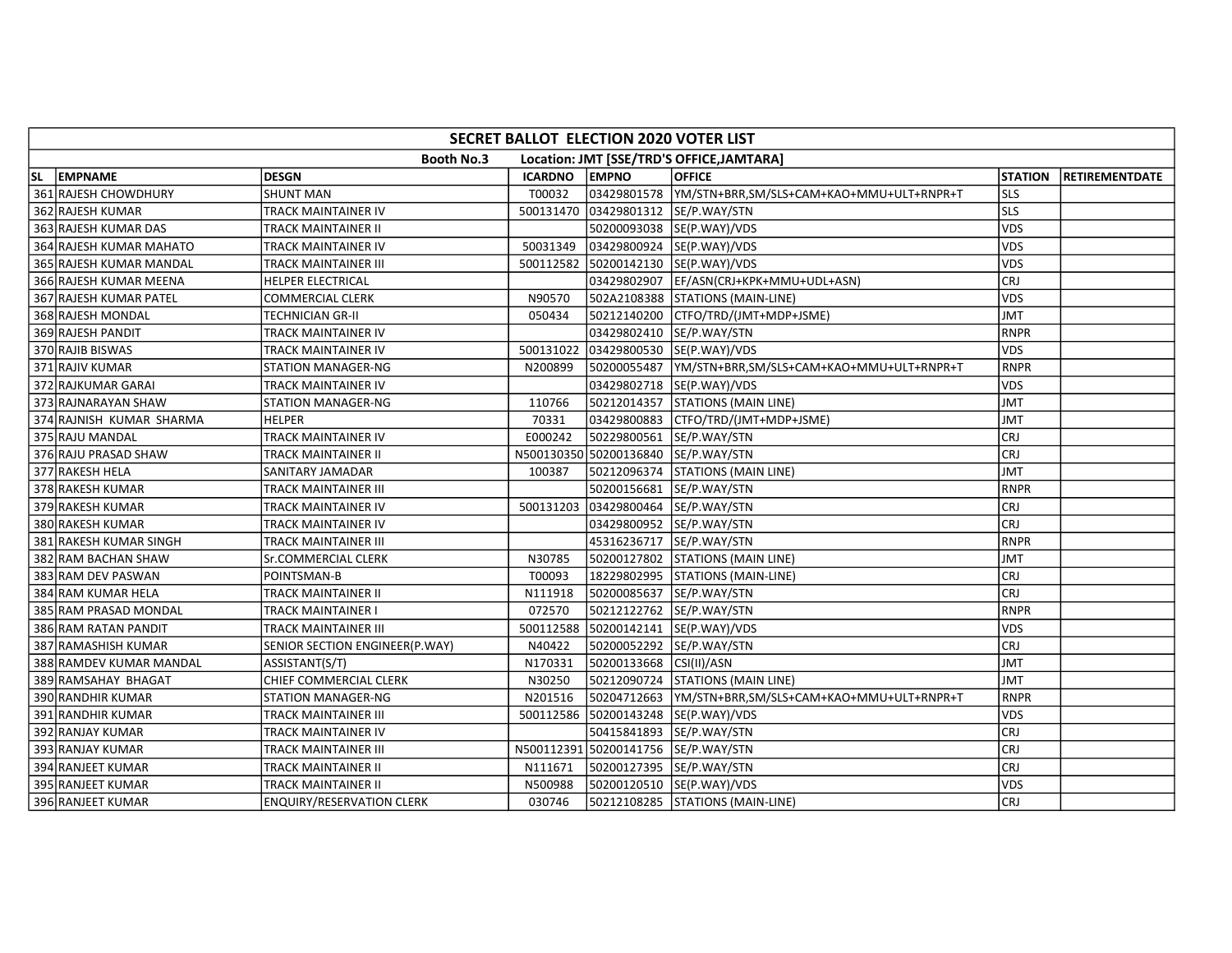| SECRET BALLOT ELECTION 2020 VOTER LIST |                                  |                |                                     |                                                       |                |                       |  |  |  |  |
|----------------------------------------|----------------------------------|----------------|-------------------------------------|-------------------------------------------------------|----------------|-----------------------|--|--|--|--|
|                                        | <b>Booth No.3</b>                |                |                                     | Location: JMT [SSE/TRD'S OFFICE, JAMTARA]             |                |                       |  |  |  |  |
| SL EMPNAME                             | <b>DESGN</b>                     | <b>ICARDNO</b> | <b>EMPNO</b>                        | <b>OFFICE</b>                                         | <b>STATION</b> | <b>RETIREMENTDATE</b> |  |  |  |  |
| 397 RANJEET KUMAR                      | <b>GATEKEEPER (TRANSPORT)</b>    | N200812        |                                     | 50200093830 STATIONS (MAIN-LINE)                      | <b>VDS</b>     |                       |  |  |  |  |
| 398 RANJEET KUMAR DAS                  | TRACK MAINTAINER IV              |                |                                     | 27223005443  SE/P.WAY/STN                             | <b>CRJ</b>     |                       |  |  |  |  |
| 399 RANJEET KUMAR SAW                  | Sr.SECTION ENGINEER(DRAWING-ELE) | N170323        | 50299406226 CSI(II)/ASN             |                                                       | <b>JMT</b>     |                       |  |  |  |  |
| 400 RANJEET KUMAR SHARMA               | TRACK MAINTAINER III             |                |                                     | N500112375 50200141732 SE/P.WAY/STN                   | <b>CRJ</b>     |                       |  |  |  |  |
| 401 RANJIT HARI                        | SAFAIWALA                        | 112500         |                                     | 50212129045   STATIONS (MAIN-LINE)                    | <b>CRJ</b>     |                       |  |  |  |  |
| 402 RANJIT MAHATO                      | TRACK MAINTAINER III             |                |                                     | N500130355 50200166674 SE/P.WAY/STN                   | <b>CRJ</b>     |                       |  |  |  |  |
| 403 RANJIT MISTRY                      | TRACK MAINTAINER I               | 073152         |                                     | 50212135100 SE(P.WAY)/VDS                             | <b>VDS</b>     |                       |  |  |  |  |
| 404 RASHMI KUMARI                      | Sr.COMMERCIAL CLERK(BOOKING)     | 031180         |                                     | 50212143455 STATIONS (MAIN-LINE)                      | <b>CRJ</b>     |                       |  |  |  |  |
| 405 RATAN KUMAR                        | TRACK MAINTAINER II              | N500989        |                                     | 50200120558 SE(P.WAY)/VDS                             | <b>VDS</b>     |                       |  |  |  |  |
| 406 RAVI RANA                          | <b>STATION MASTER</b>            |                |                                     | ASN/000796 50714507805 STATIONS (MAIN-LINE)           | <b>VDS</b>     |                       |  |  |  |  |
| 407 RAVI SHANKAR PRASAD BIBHUTY        | TRACK MAINTAINER IV              |                |                                     | 50205576751 SE/P.WAY/STN                              | <b>RNPR</b>    |                       |  |  |  |  |
| 408 RAVINDRA KUMAR                     | TRACK MAINTAINER II              | N111668        |                                     | 50200127383 SE/P.WAY/STN                              | <b>CRJ</b>     |                       |  |  |  |  |
| 409 RAVINDRA KUMAR                     | TRACK MAINTAINER II              | N500987        |                                     | 50200120560 SE(P.WAY)/VDS                             | <b>VDS</b>     |                       |  |  |  |  |
| 410 RAVIRANJAN KUMAR                   | TRACK MAINTAINER II              |                | N500112373 50200139956 SE/P.WAY/STN |                                                       | <b>CRJ</b>     |                       |  |  |  |  |
| 411 RAZA MORAD                         | SENIOR SECTION ENGINEER(P.WAY)   |                |                                     | 500130434 50205509427 SE(P.WAY)/VDS                   | <b>VDS</b>     |                       |  |  |  |  |
| 412 REJAUL SHA                         | TRACK MAINTAINER IV              |                |                                     | 500130823 50229801048 SE(P.WAY)/VDS                   | <b>VDS</b>     |                       |  |  |  |  |
| 413 RITLAL MANDAL                      | TRACK MAINTAINER III             | N111372        |                                     | 50200133279 SE(P.WAY)/VDS                             | <b>VDS</b>     |                       |  |  |  |  |
| 414 RIZWAN ANSARI                      | TRACK MAINTAINER IV              |                |                                     | 03429802731 SE/P.WAY/STN                              | <b>CRJ</b>     |                       |  |  |  |  |
| 415 ROHIT KUMAR                        | <b>HELPER</b>                    | EL00023        |                                     | 50200404957   CTFO/TRD/(JMT+MDP+JSME)                 | JMT            |                       |  |  |  |  |
| 416 RUNA DEVI                          | SAFAIWALA                        | N201494        |                                     |                                                       | <b>SLS</b>     |                       |  |  |  |  |
| 417 RUPALI BISWAS HAZRA                | TRACK MAINTAINER IV              | 500131194      |                                     | 03429800579 SE(P.WAY)/VDS                             | <b>VDS</b>     |                       |  |  |  |  |
| 418 RUPCHAND HANSDA                    | TECHNICIAN GR-II                 | N80466         |                                     | 50200159610   EF/ASN(CRJ+KPK+MMU+UDL+ASN)             | <b>JMT</b>     |                       |  |  |  |  |
| 419 RUPESH KUMAR GAUTAM                | TRAINEES                         |                |                                     | 03429803056 SE(P.WAY)/VDS                             | <b>VDS</b>     |                       |  |  |  |  |
| 420 RUPESH RAM                         | PORTER (COMMERCIAL)              | N201515        |                                     | 50200109319  YM/STN+BRR,SM/SLS+CAM+KAO+MMU+ULT+RNPR+T | <b>RNPR</b>    |                       |  |  |  |  |
| 421 SABITA HORO                        | TRACK MAINTAINER IV              | E00370         |                                     | 03429801981 SE/P.WAY/STN                              | <b>CRJ</b>     |                       |  |  |  |  |
| 422 SACHIN KUMAR MANDAL                | TRACK MAINTAINER II              | N111163        |                                     | 50200104917 SE(P.WAY)/VDS                             | <b>VDS</b>     |                       |  |  |  |  |
| 423 SAHDEO KUMAR                       | TRACK MAINTAINER III             |                |                                     | N500130345 502NPS07378 SE(P.WAY)/VDS                  | <b>VDS</b>     |                       |  |  |  |  |
| 424 SAHDEV MURMU                       | TRACK MAINTAINER IV              |                |                                     | 500130821 03429800172 SE(P.WAY)/VDS                   | <b>VDS</b>     |                       |  |  |  |  |
| 425 SAJEET SHARMA                      | COMMERCIAL CLERK(BOOKING)        |                |                                     | ASN/001204 50200145452 STATIONS (MAIN LINE)           | <b>JMT</b>     |                       |  |  |  |  |
| 426 SAMBHU NATH KUNDU                  | TRACK MAINTAINER II              |                | N500130356 50200136852 SE/P.WAY/STN |                                                       | <b>CRJ</b>     |                       |  |  |  |  |
| 427 SAMBHU NATH PAUL                   | ASSISTANT(S/T)                   | N170325        | 50208356890 CSI(II)/ASN             |                                                       | <b>CRJ</b>     |                       |  |  |  |  |
| 428 SANATAN TUDU                       | <b>STATION MANAGER-NG</b>        | 112394         |                                     | 50205361862  YM/STN+BRR,SM/SLS+CAM+KAO+MMU+ULT+RNPR+T | <b>SLS</b>     |                       |  |  |  |  |
| 429 SANDEEP PRASAD SHARMA              | PORTER (COMMERCIAL)              | 113437         |                                     | 50212145154 STATIONS (MAIN-LINE)                      | CRJE           |                       |  |  |  |  |
| 430 SANDIP KUMAR PANDAY                | TRACK MAINTAINER IV              | 500131023      |                                     | 03429800629 SE(P.WAY)/VDS                             | <b>VDS</b>     |                       |  |  |  |  |
| 431 SANJAY CHOUDHARY                   | <b>STATION MASTER</b>            | N200746        |                                     | 50200067696 STATIONS (MAIN-LINE)                      | <b>CRJ</b>     |                       |  |  |  |  |
| 432 SANJAY HANSDA                      | <b>STATION MASTER</b>            | 003219         |                                     | 50200173678  YM/STN+BRR,SM/SLS+CAM+KAO+MMU+ULT+RNPR+T | RNPR           |                       |  |  |  |  |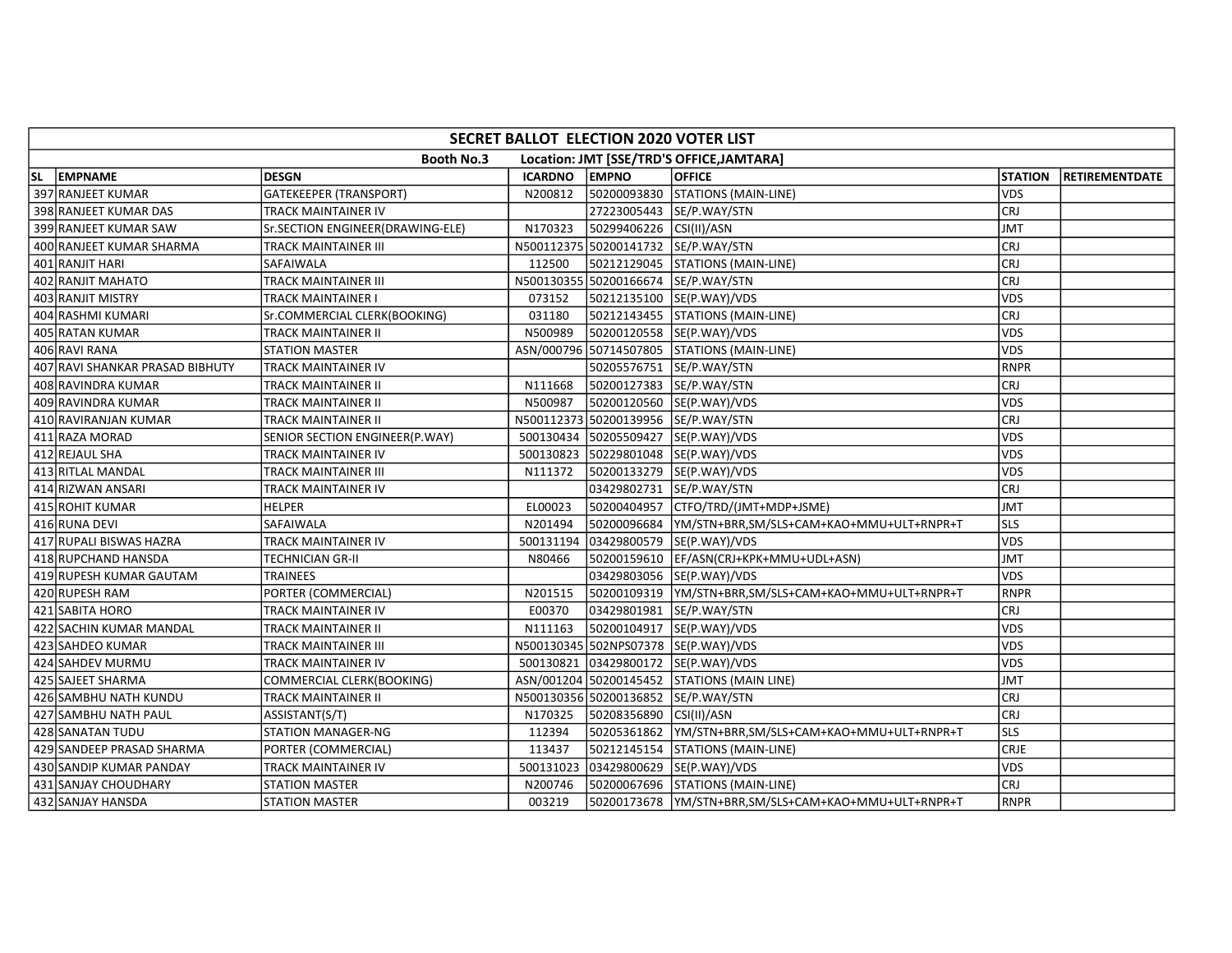| SECRET BALLOT ELECTION 2020 VOTER LIST                         |                          |                           |                |                          |                                                       |                |                       |
|----------------------------------------------------------------|--------------------------|---------------------------|----------------|--------------------------|-------------------------------------------------------|----------------|-----------------------|
| <b>Booth No.3</b><br>Location: JMT [SSE/TRD'S OFFICE, JAMTARA] |                          |                           |                |                          |                                                       |                |                       |
| SL.                                                            | EMPNAME                  | <b>DESGN</b>              | <b>ICARDNO</b> | <b>EMPNO</b>             | <b>OFFICE</b>                                         | <b>STATION</b> | <b>RETIREMENTDATE</b> |
|                                                                | 433 SANJAY KUMAR         | TRACK MAINTAINER IV       |                | 03429802031              | SE/P.WAY/STN                                          | lsls           |                       |
|                                                                | 434 SANJAY KUMAR         | TRACK MAINTAINER IV       | 500131371      | 03429800457 SE/P.WAY/STN |                                                       | <b>CRJ</b>     |                       |
|                                                                | 435 SANJAY KUMAR         | <b>SHUNT MAN</b>          | 111092         |                          |                                                       | <b>SLS</b>     |                       |
|                                                                | 436 SANJAY KUMAR         | ASSISTANT(S/T)            |                | 50205577380              | CSI(II)/ASN                                           | JMT            |                       |
|                                                                | 437 SANJAY KUMAR KESHARI | <b>STATION MANAGER-NG</b> | N201796        |                          | 50200018508   STATIONS (MAIN-LINE)                    | <b>CRJ</b>     |                       |
|                                                                | 438 SANJAY KUMAR MANDAL  | TRACK MAINTAINER I        | N111898        |                          | 50209005262 SE(P.WAY)/VDS                             | <b>VDS</b>     |                       |
|                                                                | 439 SANJAY KUMAR MANDAL  | TRACK MAINTAINER IV       | 50031342       |                          | 03429801156 SE(P.WAY)/VDS                             | VDS            |                       |
|                                                                | 440 SANJAY KUMAR MANDAL  | TRACK MAINTAINER III      |                |                          | 500112280 50200144241 SE(P.WAY)/VDS                   | <b>VDS</b>     |                       |
|                                                                | 441 SANJAY KUMAR SINGH   | COMMERCIAL CLERK(BOOKING) | 030885         |                          | 50210588991   STATIONS (MAIN-LINE)                    | <b>CRJ</b>     |                       |
|                                                                | 442 SANJAY KUMAR SOREN   | TRACK MAINTAINER I        | N501012        |                          | 50200120327  SE(P.WAY)/VDS                            | <b>VDS</b>     |                       |
|                                                                | 443 SANJAY MANDAL        | TRACK MAINTAINER IV       | E00372         |                          | 03429800528  SE(P.WAY)/VDS                            | VDS            |                       |
|                                                                | 444 SANJAY MONDAL        | PORTER (COMMERCIAL)       | N-201886       |                          | 50200109290 STATIONS (MAIN LINE)                      | <b>MNC</b>     |                       |
|                                                                | 445 SANJEET KUMAR        | TRACK MAINTAINER IV       | 500131376      | 03429800985 SE/P.WAY/STN |                                                       | <b>CRJ</b>     |                       |
|                                                                | 446 SANJEET KUMAR        | STATION MASTER            | N200748        |                          | 50200104310 STATIONS (MAIN-LINE)                      | <b>CRJ</b>     |                       |
|                                                                | 447 SANJEET KUMAR SAW    | GATEKEEPER (TRANSPORT)    |                |                          | 50200148866   STATIONS (MAIN LINE)                    | <b>JMT</b>     |                       |
|                                                                | 448 SANJIT KUMAR SAH     | TRACK MAINTAINER III      |                |                          | 502NPS06947   SE/P.WAY/STN                            | <b>CRJ</b>     |                       |
|                                                                | 449 SANJIT KUMAR YADAV   | PORTER(TRANSPORTATION)    |                |                          | 50205671863  YM/STN+BRR,SM/SLS+CAM+KAO+MMU+ULT+RNPR+T | lsls           |                       |
|                                                                | 450 SANKAR RAWANI        | TECHNICIAN III            | 050269         |                          | 50212113608 CTFO/TRD/(JMT+MDP+JSME)                   | <b>JMT</b>     |                       |
|                                                                | 451 SANTOSH KUMAR        | COMMERCIAL CLERK          | C00077         | 333J1500690              | SM/KMME+CWC/PANDRA+SLS                                | <b>SLS</b>     |                       |
|                                                                | 452 SANTOSH KUMAR        | TECHNICIAN GR-II          | 70333          |                          | 50205613656 CTFO/TRD/(JMT+MDP+JSME)                   | <b>JMT</b>     |                       |
|                                                                | 453 SANTOSH KUMAR        | TRACK MAINTAINER IV       | 50031344       |                          | 03429800925  SE(P.WAY)/VDS                            | <b>VDS</b>     |                       |
|                                                                | 454 SANTOSH KUMAR        | TRACK MAINTAINER IV       | 50031345       |                          | 03429800920  SE(P.WAY)/VDS                            | <b>VDS</b>     |                       |
|                                                                | 455 SANTOSH KUMAR GUPTA  | TRACK MAINTAINER IV       | E00420         |                          | 50412025951  SE(P.WAY)/VDS                            | <b>VDS</b>     |                       |
|                                                                | 456 SANTOSH KUMAR KANTI  | GATEKEEPER (TRANSPORT)    | N200740        |                          | 50200093142   STATIONS (MAIN-LINE)                    | <b>CRJ</b>     |                       |
|                                                                | 457 SANTOSH MANDAL       | TRACK MAINTAINER III      |                |                          | 500112543 50200151490 SE(P.WAY)/VDS                   | <b>VDS</b>     |                       |
|                                                                | 458 SAPNA KANT           | TRACK MAINTAINER III      |                |                          | 500112601 50200147527 SE(P.WAY)/VDS                   | <b>VDS</b>     |                       |
|                                                                | 459 SATISH KUMAR         | POINTSMAN-B               |                |                          | 18229802992  YM/STN+BRR,SM/SLS+CAM+KAO+MMU+ULT+RNPR+T | lsls           |                       |
|                                                                | 460 SATISH KUMAR         | TRACK MAINTAINER II       | N500998        |                          | 50200120455 SE(P.WAY)/VDS                             | <b>VDS</b>     |                       |
|                                                                | 461 SATYPRAKASH YADAV    | TRACK MAINTAINER III      |                |                          | 500112585 50200143285 SE(P.WAY)/VDS                   | <b>VDS</b>     |                       |
|                                                                | 462 SEFALI MURMU         | CHIEF COMMERCIAL CLERK    | N30436         |                          | 50209812647   STATIONS (MAIN-LINE)                    | <b>CRJ</b>     |                       |
|                                                                | 463 SHAILENDRA KUMAR     | <b>STATION MANAGER-NG</b> | 112243         |                          | 50212119684   STATIONS (MAIN-LINE)                    | <b>CRJ</b>     |                       |
|                                                                | 464 SHAILENDRA KUMAR ROY | <b>STATION MANAGER-NG</b> | N201841        |                          | 50212110050 STATIONS (MAIN LINE)                      | <b>JMT</b>     |                       |
|                                                                | 465 SHAILENDRA KUMAR RAY | TRACK MAINTAINER IV       | 50031348       |                          | 03429800933 SE(P.WAY)/VDS                             | <b>VDS</b>     |                       |
|                                                                | 466 SHAILESH KUMAR       | TRACK MAINTAINER IV       | E000419        |                          | 50200405125 SE(P.WAY)/VDS                             | <b>VDS</b>     |                       |
|                                                                | 467 SHAMBHU KUMAR        | TECHNICIAN GR-II          |                |                          | ASN/001200 502NPS00627 CTFO/TRD/(JMT+MDP+JSME)        | <b>JMT</b>     |                       |
|                                                                | 468 SHAMBHU MANDAL       | TRACK MAINTAINER IV       | E00374         |                          | 50200408206 SE(P.WAY)/VDS                             | <b>VDS</b>     |                       |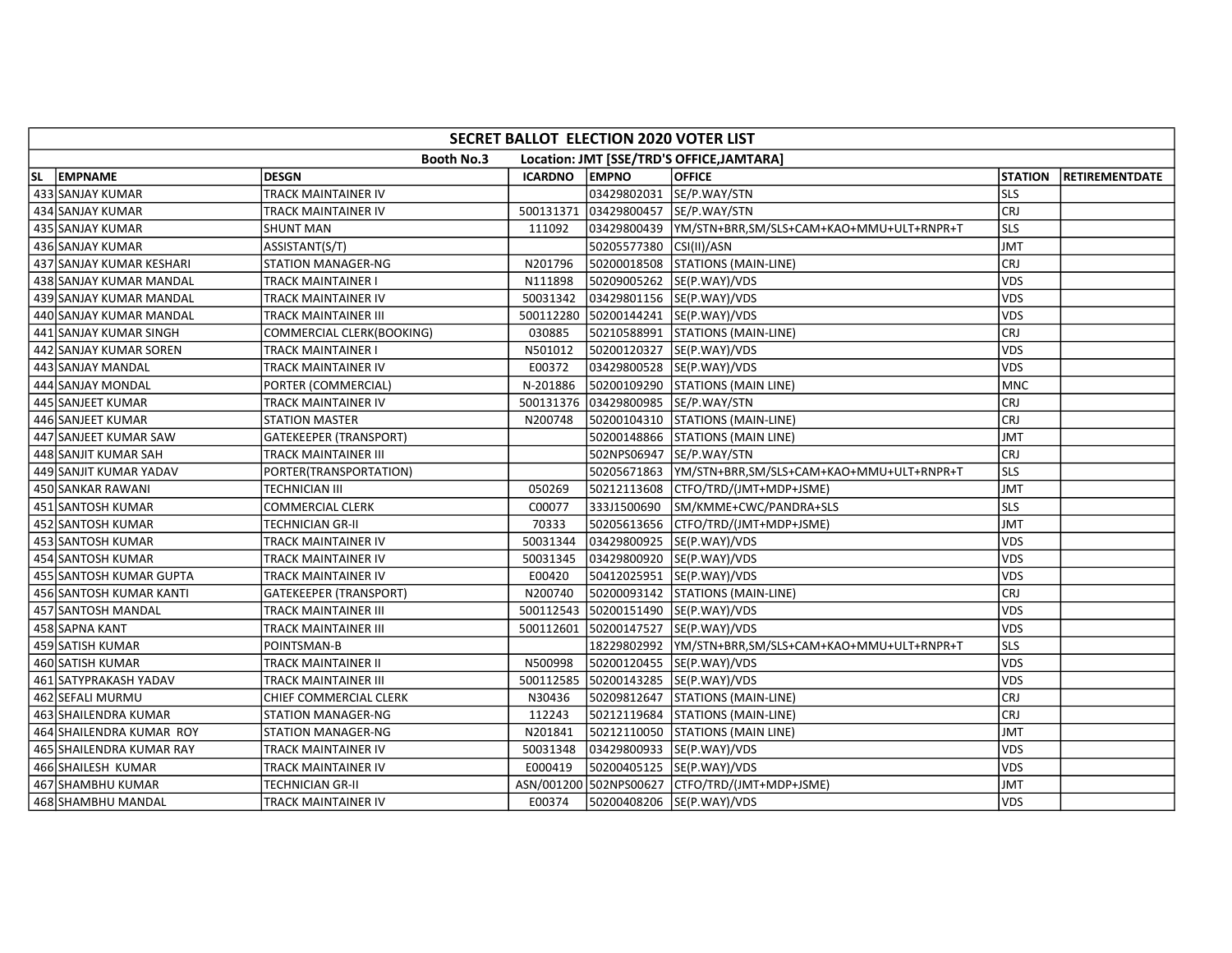| SECRET BALLOT ELECTION 2020 VOTER LIST                         |                             |                               |                |                          |                                      |                |                       |  |
|----------------------------------------------------------------|-----------------------------|-------------------------------|----------------|--------------------------|--------------------------------------|----------------|-----------------------|--|
| <b>Booth No.3</b><br>Location: JMT [SSE/TRD'S OFFICE, JAMTARA] |                             |                               |                |                          |                                      |                |                       |  |
| SL.                                                            | EMPNAME                     | <b>DESGN</b>                  | <b>ICARDNO</b> | <b>EMPNO</b>             | <b>OFFICE</b>                        | <b>STATION</b> | <b>RETIREMENTDATE</b> |  |
|                                                                | 469 SHANI ROY               | TECH.(SIGNAL MAINTAINER)-I    |                | 502NP001762 CSI(II)/ASN  |                                      | <b>VDS</b>     |                       |  |
|                                                                | 470 SHANKAR PRASAD SHAW     | TRACK MAINTAINER II           | 073457         |                          | 50212089631 SE/P.WAY/STN             | RNPR           |                       |  |
|                                                                | 471 SHANKAR RAJAK           | TRACK MAINTAINER III          | 500112597      |                          | 50200143303 SE(P.WAY)/VDS            | <b>VDS</b>     |                       |  |
|                                                                | 472 SHANKAR RANA            | TECH.(BLACK SMITH)-I          | 071549         |                          | 50212130369 SE(P.WAY)/VDS            | <b>VDS</b>     |                       |  |
|                                                                | 473 SHANKER PRASAD YADAV    | TECH.(SIGNAL MAINTAINER)-I    | N170328        | 50200012180 CSI(II)/ASN  |                                      | VDS            |                       |  |
|                                                                | 474 SHASHI KANT KUMAR       | TRACK MAINTAINER II           | N501007        |                          | 50200120406  SE(P.WAY)/VDS           | <b>VDS</b>     |                       |  |
|                                                                | 475 SHASHI RANJAN VERMA     | <b>STATION MASTER</b>         | T00215         |                          | 03429801473 STATIONS (MAIN LINE)     | <b>MNC</b>     |                       |  |
|                                                                | 476 SHEKHAR KUMAR GUPTA     | TRACK MAINTAINER IV           |                |                          | 03429802541  SE/P.WAY/STN            | lcrj           |                       |  |
|                                                                | 477 SHIBNATH MUKHERJEE      | TRACK MAINTAINER III          |                |                          | 50200082260 SE/P.WAY/STN             | CRJ            |                       |  |
|                                                                | 478 SHIBU RAJAK             | TRACK MAINTAINER IV           |                |                          | 50200158136  SE(P.WAY)/VDS           | <b>VDS</b>     |                       |  |
|                                                                | 479 SHIVENDRA TUDU          | <b>SHUNT MAN</b>              | N201576        |                          | 50200118412 STATIONS (MAIN LINE)     | <b>JMT</b>     |                       |  |
|                                                                | 480 SHIVLAL MURMU           | PORTER(TRANSPORTATION)        | N201581        |                          | 50200130084 STATIONS (MAIN LINE)     | <b>JMT</b>     |                       |  |
|                                                                | 481 SHREE PRASAD RAWANI     | TRACK MAINTAINER II           | N500999        |                          | 50200035099 SE(P.WAY)/VDS            | <b>VDS</b>     |                       |  |
|                                                                | 482 SHYAM SHARAN SAH        | ASSISTANT(S/T)                |                | 50200144393  CSI(II)/ASN |                                      | CRJ            |                       |  |
|                                                                | 483 SHYAM SHARMA            | Dy.STATION SUPDT.             | 113008         |                          | 50206082968 STATIONS (MAIN-LINE)     | CRJ            |                       |  |
|                                                                | 484 SHYAMAL SINGHA          | <b>STATION MANAGER-NG</b>     |                |                          |                                      | lsls.          |                       |  |
|                                                                | 485 SHYAMAL SOREN           | <b>STATION MASTER</b>         |                |                          |                                      | lsls           |                       |  |
|                                                                | 486 SIKANDAR MURMU          | TRACK MAINTAINER IV           |                |                          | 03529800669  SE/P.WAY/STN            | lcrj           |                       |  |
|                                                                | 487 SITA RAM CHAUHAN        | TRACK MAINTAINER II           |                |                          | N500112390 50200139970 SE/P.WAY/STN  | CRJ            |                       |  |
|                                                                | 488 SITARAM RAJWAR          | TRACK MAINTAINER II           | 075935         |                          | 50212139804 SE/P.WAY/STN             | RNPR           |                       |  |
|                                                                | 489 SNEHASISH BHATTACHARJEE | POINTSMAN-B                   | N200179        | 50200011113  SM(UDL-SNT) |                                      | <b>SLS</b>     |                       |  |
|                                                                | 490 SOBHAKAR SOREN          | TRACK MAINTAINER II           |                |                          | 500112627 50200154507 SE(P.WAY)/VDS  | <b>VDS</b>     |                       |  |
|                                                                | 491 SOHAN RAWANI            | TRACK MAINTAINER II           |                |                          | 50212123420 SE(P.WAY)/VDS            | <b>VDS</b>     |                       |  |
|                                                                | 492 SOKHI MAHTO             | TECH.CARPENTER-II             | 075868         |                          | 50200015076 SE(P.WAY)/VDS            | <b>VDS</b>     |                       |  |
|                                                                | 493 SOMNATH RABIDAS         | TRACK MAINTAINER II           |                |                          | 500130889 50200154880 SE/P.WAY/STN   | lsls           |                       |  |
|                                                                | 494 SONA HANSDA             | TRACK MAINTAINER III          |                |                          | 500130515 502NPS06943 SE/P.WAY/STN   | RNPR           |                       |  |
|                                                                | 495 SOQRATUZZAMAN           | TRACK MAINTAINER I            | 074703         |                          | 50212135367 SE/P.WAY/STN             | <b>CRJ</b>     |                       |  |
|                                                                | 496 SOURAB KUMAR DAS        | <b>GATEKEEPER (TRANSPORT)</b> | N201276        |                          | 50200093877 STATIONS (MAIN-LINE)     | CRJ            |                       |  |
|                                                                | 497 SOVA DEVI               | JR.WAITING ROOM BEARER        | N30228         |                          | 50200102805 STATIONS (MAIN-LINE)     | CRJ            |                       |  |
|                                                                | 498 SRABANTI BOSE           | Sr.COMMERCIAL CLERK(BOOKING)  | N30456         |                          | 50212139348 STATIONS (MAIN-LINE)     | CRJ            |                       |  |
|                                                                | 499 SRIJAL SOREN            | <b>TECHNICIAN III</b>         | 050433         |                          | 50212116579 CTFO/TRD/(JMT+MDP+JSME)  | <b>JMT</b>     |                       |  |
|                                                                | 500 SUBODH KUMAR            | TRACK MAINTAINER IV           |                |                          | N500130344 502NPS07418 SE(P.WAY)/VDS | <b>VDS</b>     |                       |  |
|                                                                | 501 SUBODH TANTI            | TRACK MAINTAINER IV           | E000151        |                          | 03429801106  SE(P.WAY)/VDS           | <b>VDS</b>     |                       |  |
|                                                                | 502 SUDAMA YADAV            | TRACK MAINTAINER II           | N111159        |                          | 50200083446 SE(P.WAY)/VDS            | <b>VDS</b>     |                       |  |
|                                                                | 503 SUDHIR KAMTI            | <b>SHUNT MAN</b>              | N201574        |                          | 50200036547 STATIONS (MAIN LINE)     | <b>JMT</b>     |                       |  |
|                                                                | 504 SUDHIR KUMAR            | TRACK MAINTAINER IV           |                |                          | 500131468 03429800835 SE/P.WAY/STN   | <b>CRJ</b>     |                       |  |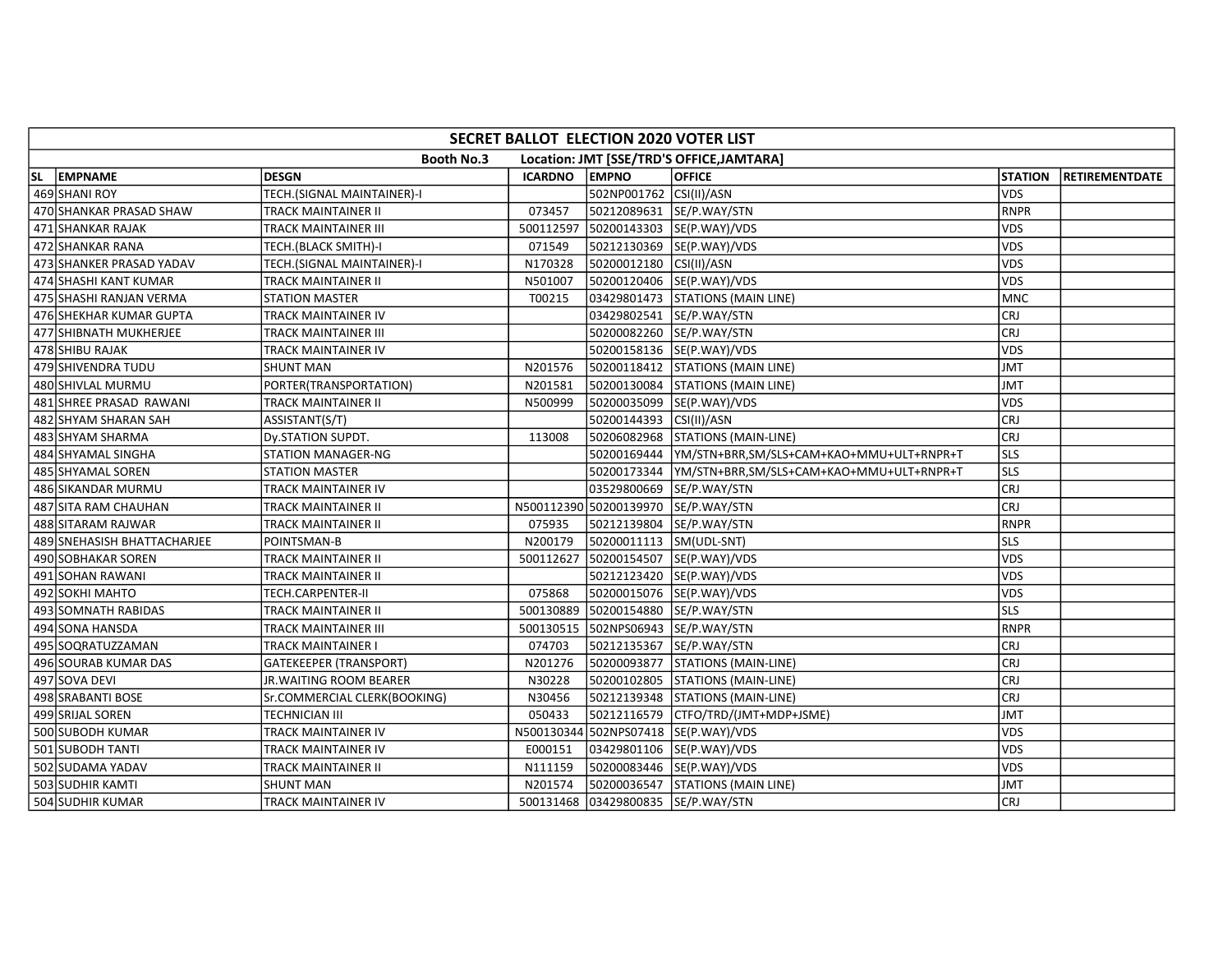| SECRET BALLOT ELECTION 2020 VOTER LIST |                                                                |                                |                |                         |                                                       |                |                       |  |  |
|----------------------------------------|----------------------------------------------------------------|--------------------------------|----------------|-------------------------|-------------------------------------------------------|----------------|-----------------------|--|--|
|                                        | <b>Booth No.3</b><br>Location: JMT [SSE/TRD'S OFFICE, JAMTARA] |                                |                |                         |                                                       |                |                       |  |  |
| SL.                                    | EMPNAME                                                        | <b>DESGN</b>                   | <b>ICARDNO</b> | <b>EMPNO</b>            | <b>OFFICE</b>                                         | <b>STATION</b> | <b>RETIREMENTDATE</b> |  |  |
|                                        | 505 SUDHIR KUMAR                                               | <b>TRACK MAINTAINER IV</b>     | 50031346       | 03429800987             | SE(P.WAY)/VDS                                         | <b>VDS</b>     |                       |  |  |
|                                        | 506 SUDHIR KUMAR MANDAL                                        | TRACK MAINTAINER IV            |                |                         | 500130600 50229801046 SE(P.WAY)/VDS                   | <b>VDS</b>     |                       |  |  |
|                                        | 507 SUDHIR MAHATO                                              | TRACK MAINTAINER I             | 073144         |                         | 50212075152  SE(P.WAY)/VDS                            | <b>VDS</b>     |                       |  |  |
|                                        | 508 SUDHIR MONDAL                                              | TRACK MAINTAINER I             | 073276         |                         | 50212056431 SE(P.WAY)/VDS                             | <b>VDS</b>     |                       |  |  |
|                                        | 509 SUDHIR YADAV                                               | TRACK MAINTAINER II            | N111162        |                         | 50200126019  SE(P.WAY)/VDS                            | <b>VDS</b>     |                       |  |  |
|                                        | 510 SUJATA HALDER                                              | TRAVELLING TICKET INSPECTOR    | 030884         |                         | 50212115411 STATIONS (MAIN-LINE)                      | <b>CRJ</b>     |                       |  |  |
|                                        | 511 SUJIT MONDAL                                               | <b>STATION MASTER</b>          | N201638        |                         | 50200119106 STATIONS (MAIN-LINE)                      | CRJ            |                       |  |  |
|                                        | 512 SUJOY MUKHERJEE                                            | TRACK MAINTAINER IV            |                |                         | 500130952 03429800306 SE/P.WAY/STN                    | <b>RNPR</b>    |                       |  |  |
|                                        | 513 SULEKHA MONDAL                                             | TECH.(TRD)-III                 | 050460         |                         | 50212140340   CTFO/TRD/(JMT+MDP+JSME)                 | <b>JMT</b>     |                       |  |  |
|                                        | 514 SUMAN KUMAR                                                | TRACK MAINTAINER IV            |                |                         | 500131416 03429800923 SE(P.WAY)/VDS                   | <b>VDS</b>     |                       |  |  |
|                                        | 515 SUMAN KUMAR                                                | <b>SHUNT MAN</b>               |                |                         | 03429801579  YM/STN+BRR,SM/SLS+CAM+KAO+MMU+ULT+RNPR+T | <b>SLS</b>     |                       |  |  |
|                                        | 516 SUMAN RAJ                                                  | TRACK MAINTAINER IV            |                |                         | 03429802727  SE/P.WAY/STN                             | <b>SLS</b>     |                       |  |  |
|                                        | 517 SUMENDRA DAS                                               | TRACK MAINTAINER II            | N500993        |                         | 50200120364 SE(P.WAY)/VDS                             | <b>VDS</b>     |                       |  |  |
|                                        | 518 SUNIL CHAUHAN                                              | TRACK MAINTAINER III           |                |                         | 500112596 50200142128 SE(P.WAY)/VDS                   | <b>VDS</b>     |                       |  |  |
|                                        | 519 SUNIL HEMBRAM                                              | TECHNICIAN GR-I                | 121204         |                         | 50208370527 SR.DSTE OFFICE/ASN                        | <b>JMT</b>     |                       |  |  |
|                                        | 520 SUNIL HEMBRAM                                              | TRACK MAINTAINER IV            |                |                         | 500131293 03429801012 SE/P.WAY/STN                    | RNPR           |                       |  |  |
|                                        | 521 SUNIL KUMAR                                                | TRACK MAINTAINER II            | N111681        | 50200126561             | SE/P.WAY/STN                                          | lsls           |                       |  |  |
|                                        | 522 SUNIL KUMAR                                                | TRACK MAINTAINER III           |                |                         | N500130348 502NPS06740 SE(P.WAY)/VDS                  | <b>VDS</b>     |                       |  |  |
|                                        | 523 SUNIL KUMAR PASWAN                                         | SR.TICKET EXAMINER             | N200843        |                         | 50212143479 STATIONS (MAIN-LINE)                      | CRJ            |                       |  |  |
|                                        | 524 SUNIL KUMAR PATHAK                                         | <b>STATION MASTER</b>          | N200720        |                         | 50204765072 STATIONS (MAIN-LINE)                      | CRJ            |                       |  |  |
|                                        | 525 SUNNY YADAV                                                | <b>GATEKEEPER (TRANSPORT)</b>  | 111146         |                         | 50200118448  YM/STN+BRR,SM/SLS+CAM+KAO+MMU+ULT+RNPR+T | RNPR           |                       |  |  |
|                                        | 526 SURESH ROY                                                 | PORTER (COMMERCIAL)            | 111142         |                         | 50200115897  YM/STN+BRR,SM/SLS+CAM+KAO+MMU+ULT+RNPR+T | <b>RNPR</b>    |                       |  |  |
|                                        | 527 SUSHIL KUMAR DIWAKAR                                       | Sr. SECTION ENGINEER(TRD-ELEC) | 70315          |                         | 50212124904 TRD(JSME+MDP+JMT)                         | <b>JMT</b>     |                       |  |  |
|                                        | 528 SUSHIL KUMAR HEMBRAM                                       | ASSISTANT(S/T)                 |                | 50200176874 CSI(II)/ASN |                                                       | <b>VDS</b>     |                       |  |  |
|                                        | 529 SUSHIL KUMAR SINHA                                         | TRACK MAINTAINER III           |                |                         | 500112592 50200140557 SE(P.WAY)/VDS                   | <b>VDS</b>     |                       |  |  |
|                                        | 530 SUSHIL MANDAL                                              | TRACK MAINTAINER IV            |                |                         | 5001311191 50200148489 SE(P.WAY)/VDS                  | <b>VDS</b>     |                       |  |  |
|                                        | 531 SUSMITA SINGH                                              | Sr.COMMERCIAL CLERK            |                |                         | 50200157739 STATIONS (MAIN-LINE)                      | CRJ            |                       |  |  |
|                                        | 532 SWAPAN KUMAR MAJI                                          | CHIEF COMMERCIAL CLERK         | N30197         |                         | 50210629841 SM/KMME+CWC/PANDRA+SLS                    | lsls           |                       |  |  |
|                                        | 533 SWAPAN MARANDI                                             | STATION MANAGER-NG             |                | 50200173680             | YM/STN+BRR,SM/SLS+CAM+KAO+MMU+ULT+RNPR+T              | SLS            |                       |  |  |
|                                        | 534 SWARN DEEP KUMAR                                           | <b>HELPER</b>                  | N70224         |                         | 50200139520   CTFO/TRD/(JMT+MDP+JSME)                 | <b>JMT</b>     |                       |  |  |
|                                        | 535 SWARUP BISWAS                                              | <b>SHUNT MAN</b>               |                |                         |                                                       | <b>SLS</b>     |                       |  |  |
|                                        | 536 TANKESWAR MONDAL                                           | Sr.TECH.(TRD)                  | 050146         |                         | 50212107463   CTFO/TRD/(JMT+MDP+JSME)                 | <b>JMT</b>     |                       |  |  |
|                                        | 537 TANTAR PANDIT                                              | TRACK MAINTAINER IV            | E000070        |                         | 03429800922 SE(P.WAY)/VDS                             | <b>VDS</b>     |                       |  |  |
|                                        | 538 TARKESWAR MAHATO                                           | TRACK MAINTAINER I             | 073154         |                         | 50212046103 SE(P.WAY)/VDS                             | <b>VDS</b>     |                       |  |  |
|                                        | 539 TEJ KUMAR                                                  | TRACK MAINTAINER IV            |                |                         | 50200143315 SE(P.WAY)/VDS                             | <b>VDS</b>     |                       |  |  |
|                                        | 540 UBISAR MARANDI                                             | PORTER(TRANSPORTATION)         | N200131        |                         | 50200015982 STATIONS (MAIN LINE)                      | JMT            |                       |  |  |